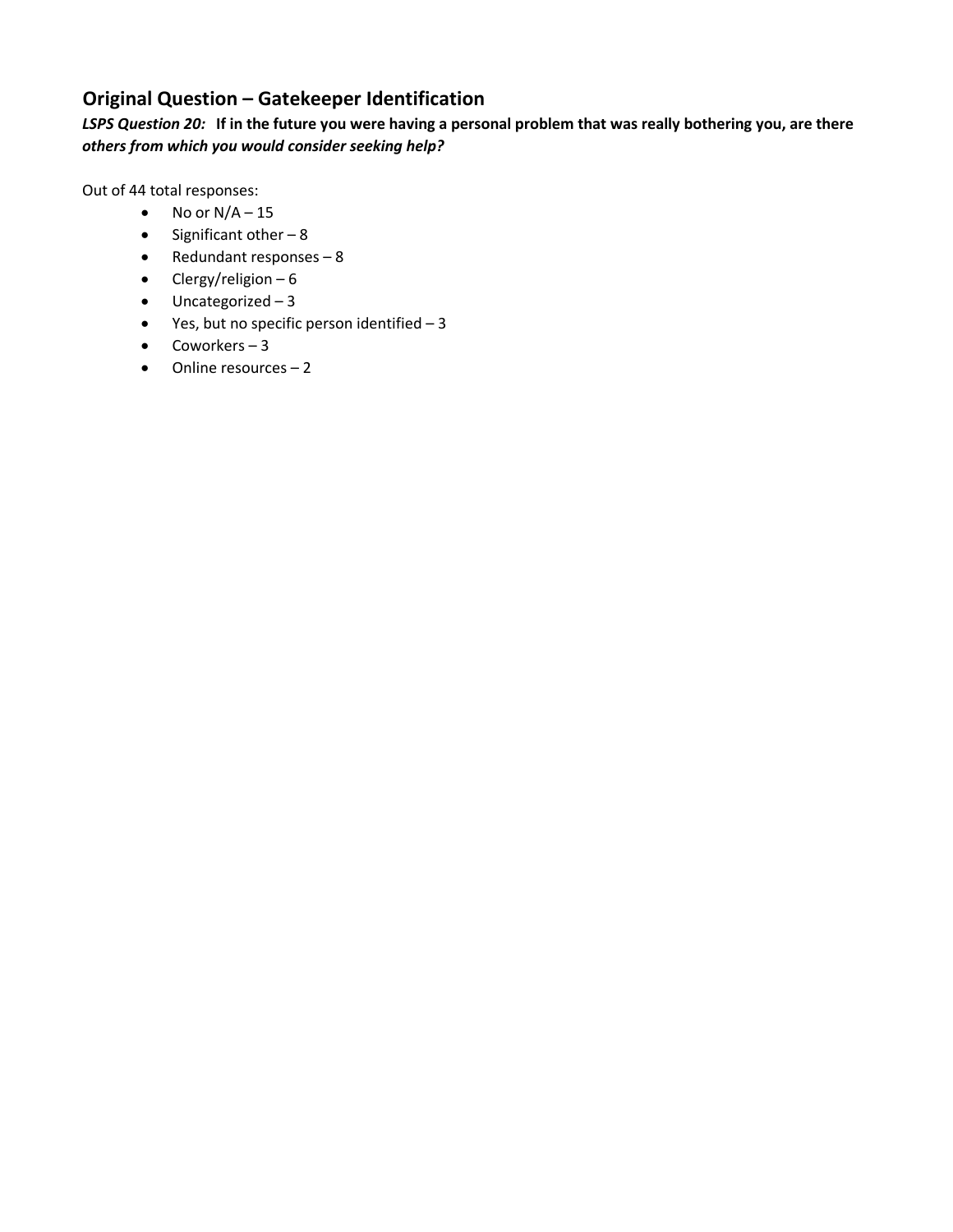*LSPS Question 10* **: Have you ever been diagnosed with depression?** \* Reflects yes responses \*

| <b>Predictor Variables</b>             | Diagnosed with<br>Depression |
|----------------------------------------|------------------------------|
| Gender                                 |                              |
| Female                                 | 26%                          |
| Male                                   | 19%                          |
| Transgender/Other                      | 86%                          |
| <b>Sexual Orientation</b>              |                              |
| Heterosexual                           | 21%                          |
| Gay/Lesbian                            | 43%                          |
| <b>Bisexual</b>                        | 39%                          |
| Unsure/Other                           | 46%                          |
| <b>Ethnicity</b><br>Nonresident Alien  | 18%                          |
| Hispanics of any race                  | 26%                          |
| Non-Hispanic Asian                     | 12%                          |
| Non-Hispanic Black or African American | 6%                           |
| Non-Hispanic White                     | 25%                          |
| Non-Hispanic Two or more races         | 44%                          |
| Other                                  | 38%                          |
| <b>Class</b>                           |                              |
| Freshman                               | 26%                          |
| Sophomore                              | 21%                          |
| Junior                                 | 24%                          |
| Senior                                 | 27%                          |
| Age                                    |                              |
| 18-20 years                            | 19%<br>28%                   |
| $21-23$ years<br>24 years and older    | 39%                          |
| <b>Degree Program</b>                  |                              |
| BA                                     | 27%                          |
| <b>B.Mus</b>                           | 15%                          |
| BA/B.Mus                               | 17%                          |
| <b>Status</b>                          |                              |
| FT                                     | 24%                          |
| HT                                     | 57%                          |
| <b>Transfer at time of admission</b>   |                              |
| No<br>Yes                              | 24%<br>37%                   |
| <b>First Generation</b>                |                              |
| No                                     | 25%                          |
| Yes                                    | 26%                          |
| <b>GPA</b>                             |                              |
| А                                      | 18%                          |
| B                                      | 26%                          |
| Ċ                                      | 32%                          |
| Less than C                            | 44%                          |
| <b>State of Origin</b>                 |                              |
| Wisconsin<br><b>Surrounding States</b> | 22%<br>24%                   |
| <b>Remaining States</b>                | 29%                          |
| International                          | 23%                          |
| <b>US Citizen</b>                      |                              |
| No                                     | 17%                          |
| Yes                                    | 25%                          |
| Athlete Prior to 2009-10               |                              |
| No                                     | 26%                          |
| Yes                                    | 15%                          |
| Athlete During 2009-10                 |                              |
| No<br>Yes                              | 26%<br>15%                   |
| Greek Involvement Prior to 2009-10     |                              |
| No                                     | 24%                          |
| Yes                                    | 28%                          |
| Greek Involvement During 2009-10       |                              |
| No                                     | 24%                          |
| Yes                                    | 27%                          |
| <b>Total</b>                           | 25%                          |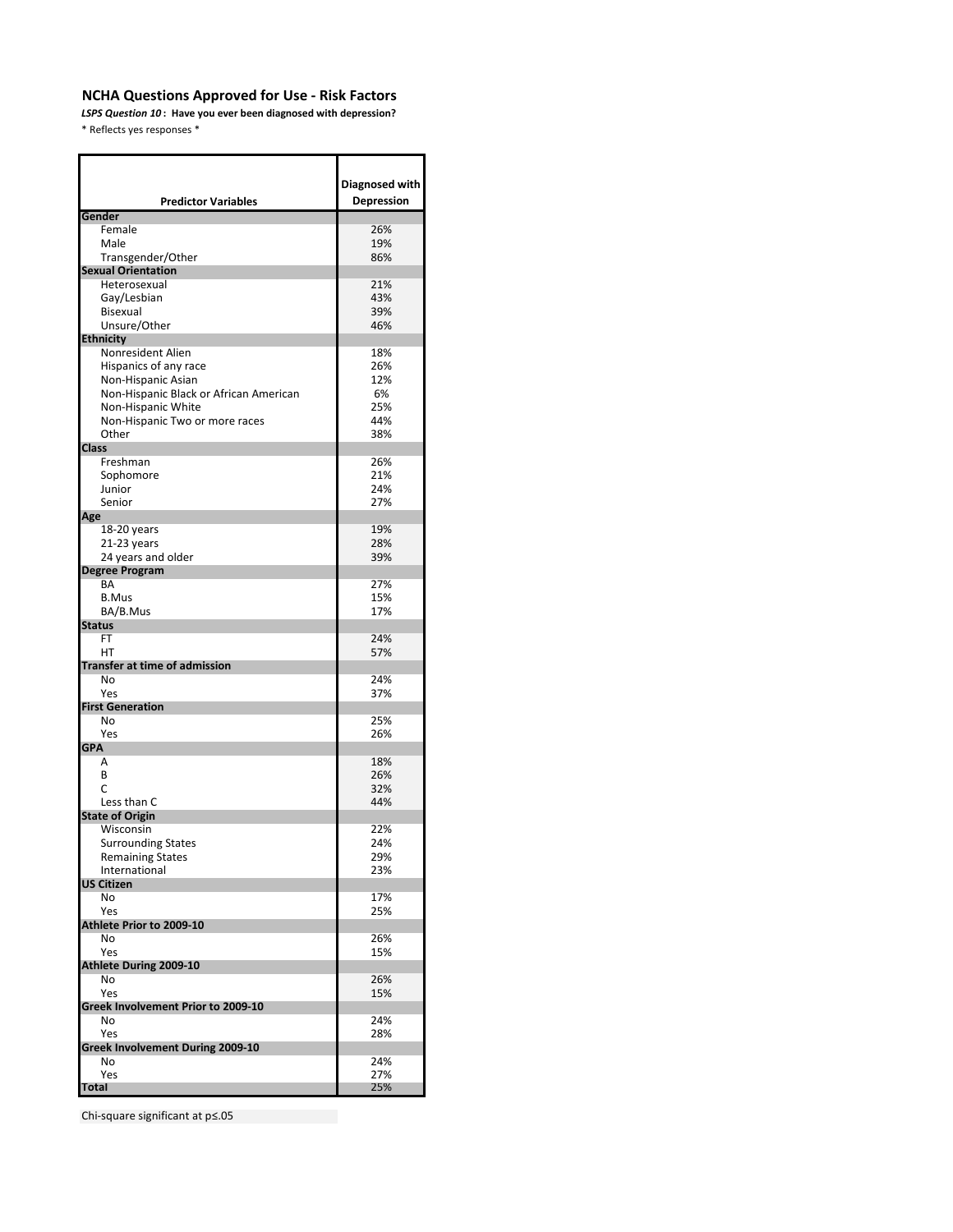*LSPS Question 11* **: Within the last 12 months, have you been diagnosed or treated by a professional for any** 

**of the following?** \*Yes, diagnosed but not treated reflects yes, diagnosed but not treated responses;

Yes, treated reflects yes, treated with medication; yes, treated with psychotherapy; yes, treated with psychotherapy and medication; and yes, other treament responses\*

|                                        | <b>Depression</b>                 |              |
|----------------------------------------|-----------------------------------|--------------|
| <b>Predictor Variables</b>             | Yes, diagnosed<br>but not treated | Yes, treated |
| Gender                                 |                                   |              |
| Female                                 | 1%                                | 21%          |
| Male                                   | 3%                                | 10%          |
| Transgender/Other                      | 0%                                | 86%          |
| <b>Sexual Orientation</b>              |                                   |              |
| Heterosexual                           | 2%<br>0%                          | 15%<br>36%   |
| Gay/Lesbian<br>Bisexual                | 0%                                | 27%          |
| Unsure/Other                           | 3%                                | 30%          |
| <b>Ethnicity</b>                       |                                   |              |
| Nonresident Alien                      | 0%                                | 14%          |
| Hispanics of any race                  | 5%                                | 16%          |
| Non-Hispanic Asian                     | 0%                                | 6%           |
| Non-Hispanic Black or African American | 0%                                | 0%           |
| Non-Hispanic White                     | 2%                                | 18%          |
| Non-Hispanic Two or more races         | 0%                                | 44%          |
| Other                                  | 13%                               | 25%          |
| <b>Class</b>                           |                                   |              |
| Freshman                               | 1%                                | 14%          |
| Sophomore                              | 4%                                | 15%          |
| Junior                                 | 0%                                | 22%          |
| Senior                                 | 2%                                | 19%          |
| Age                                    |                                   |              |
| 18-20 years                            | 2%                                | 14%          |
| 21-23 years                            | 2%                                | 21%          |
| 24 years and older                     | 0%                                | 11%          |
| <b>Degree Program</b>                  |                                   |              |
| BA                                     | 2%                                | 19%          |
| <b>B.Mus</b>                           | 2%                                | 13%          |
| BA/B.Mus                               | 3%                                | 11%          |
| <b>Status</b>                          |                                   |              |
| <b>FT</b>                              | 2%                                | 18%          |
| HT                                     | 0%                                | 43%          |
| <b>Transfer at time of admission</b>   |                                   |              |
| No<br>Yes                              | 2%<br>6%                          | 18%<br>17%   |
| <b>First Generation</b>                |                                   |              |
| No                                     | 2%                                | 18%          |
| Yes                                    | 2%                                | 16%          |
| <b>GPA</b>                             |                                   |              |
| Α                                      | $\ast$                            | 15%          |
| B                                      | 2%                                | 18%          |
| C                                      | 2%                                | 22%          |
| Less than C                            | 11%                               | 22%          |
| <b>State of Origin</b>                 |                                   |              |
| Wisconsin                              | 2%                                | 14%          |
| <b>Surrounding States</b>              | 3%                                | 18%          |
| <b>Remaining States</b>                | 2%                                | 24%          |
| International                          | 0%                                | 18%          |
| <b>US Citizen</b>                      |                                   |              |
| No                                     | 0%                                | 13%          |
| Yes                                    | 2%                                | 18%          |
| Athlete Prior to 2009-10               |                                   |              |
| No                                     | 2%                                | 19%          |
| Yes                                    | 2%                                | 13%          |
| Athlete During 2009-10                 | 2%                                |              |
| No<br>Yes                              |                                   | 19%          |
| Greek Involvement Prior to 2009-10     | 3%                                | 11%          |
| No                                     | 2%                                | 17%          |
| Yes                                    | 2%                                | 25%          |
| Greek Involvement During 2009-10       |                                   |              |
| No                                     | 2%                                | 17%          |
| Yes                                    | 3%                                | 22%          |
| <b>Total</b>                           | 2%                                | 18%          |

Chi-square significant at p≤.05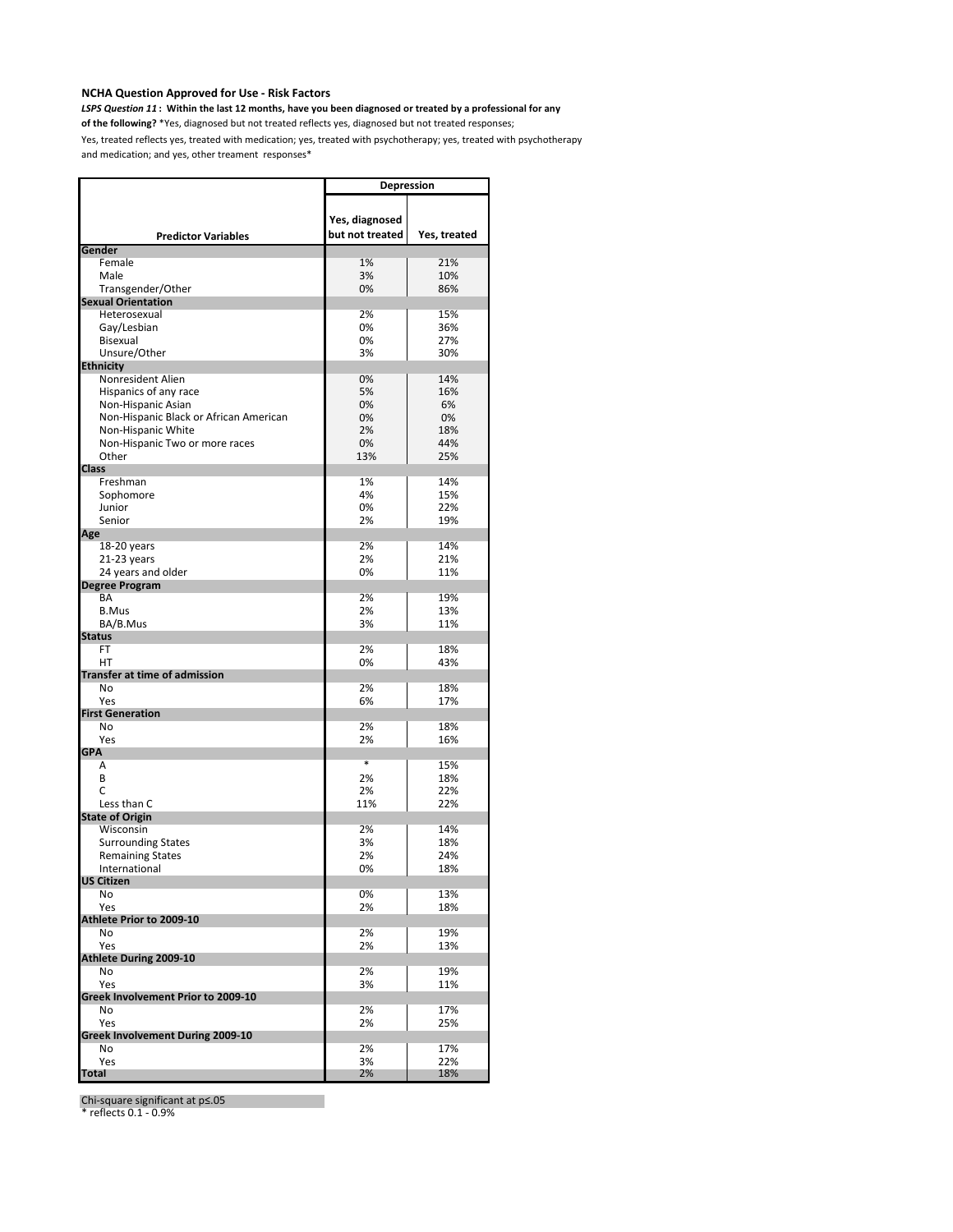*LSPS Question 11* **: Within the last 12 months, have you been diagnosed or treated by a professional for any** 

**of the following?** \*Yes, diagnosed but not treated reflects yes, diagnosed but not treated responses;

Yes, treated reflects yes, treated with medication; yes, treated with psychotherapy; yes, treated with psychotherapy and medication; and yes, other treament responses\*

|                                            | Anorexia        |              |
|--------------------------------------------|-----------------|--------------|
|                                            |                 |              |
|                                            | Yes, diagnosed  |              |
| <b>Predictor Variables</b>                 | but not treated | Yes, treated |
| Gender                                     |                 |              |
| Female                                     | *               | 2%           |
| Male                                       | $\ast$          | 0%           |
| Transgender/Other                          | 0%              | 14%          |
| <b>Sexual Orientation</b>                  |                 |              |
| Heterosexual                               | $\ast$          | $\ast$       |
| Gay/Lesbian                                | 0%              | 0%           |
| Bisexual                                   | 0%              | 9%           |
| Unsure/Other                               | 6%              | 0%           |
| <b>Ethnicity</b>                           | 0%              | 5%           |
| Nonresident Alien<br>Hispanics of any race | 0%              | 0%           |
| Non-Hispanic Asian                         | 0%              | 0%           |
| Non-Hispanic Black or African American     | 0%              | 0%           |
| Non-Hispanic White                         | $\ast$          | 1%           |
| Non-Hispanic Two or more races             | 0%              | 0%           |
| Other                                      | 0%              | 0%           |
| <b>Class</b>                               |                 |              |
| Freshman                                   | 0%              | 0%           |
| Sophomore                                  | 0%              | 2%           |
| Junior                                     | $\ast$          | 2%           |
| Senior                                     | 1%              | 1%           |
| Age                                        |                 |              |
| 18-20 years                                | 0%              | $\ast$       |
| 21-23 years                                | 1%              | 2%           |
| 24 years and older                         | 0%              | 0%           |
| <b>Degree Program</b>                      | *               |              |
| BA                                         |                 | 2%           |
| <b>B.Mus</b>                               | 0%              | 0%           |
| BA/B.Mus<br><b>Status</b>                  | 0%              | 0%           |
| FT                                         | *               | 1%           |
| HT                                         | 0%              | 14%          |
| <b>Transfer at time of admission</b>       |                 |              |
| No                                         | *               | 1%           |
| Yes                                        | 0%              | 3%           |
| <b>First Generation</b>                    |                 |              |
| No                                         | *               | 1%           |
| Yes                                        | 0%              | 0%           |
| <b>GPA</b>                                 |                 |              |
| Α                                          | 0%              | $\ast$       |
| B                                          | 1%              | 2%           |
| C                                          | 0%              | 1%           |
| Less than C                                | 0%              | 0%           |
| <b>State of Origin</b><br>Wisconsin        | *               | 2%           |
| <b>Surrounding States</b>                  | 0%              | 1%           |
| <b>Remaining States</b>                    | 2%              | 0%           |
| International                              | 0%              | 5%           |
| US Citizen                                 |                 |              |
| No                                         | 0%              | 3%           |
| Yes                                        |                 | 1%           |
| Athlete Prior to 2009-10                   |                 |              |
| No                                         | *               | 1%           |
| Yes                                        | 0%              | 2%           |
| Athlete During 2009-10                     |                 |              |
| No                                         | *               | 1%           |
| Yes                                        | 0%              | 1%           |
| Greek Involvement Prior to 2009-10         |                 |              |
| No                                         | *               | 1%           |
| Yes                                        | 0%              | 2%           |
| <b>Greek Involvement During 2009-10</b>    | *               |              |
| No<br>Yes                                  | 0%              | 1%<br>1%     |
| <b>Total</b>                               | 0.6%            | 1.2%         |
|                                            |                 |              |

Chi-square significant at p≤.05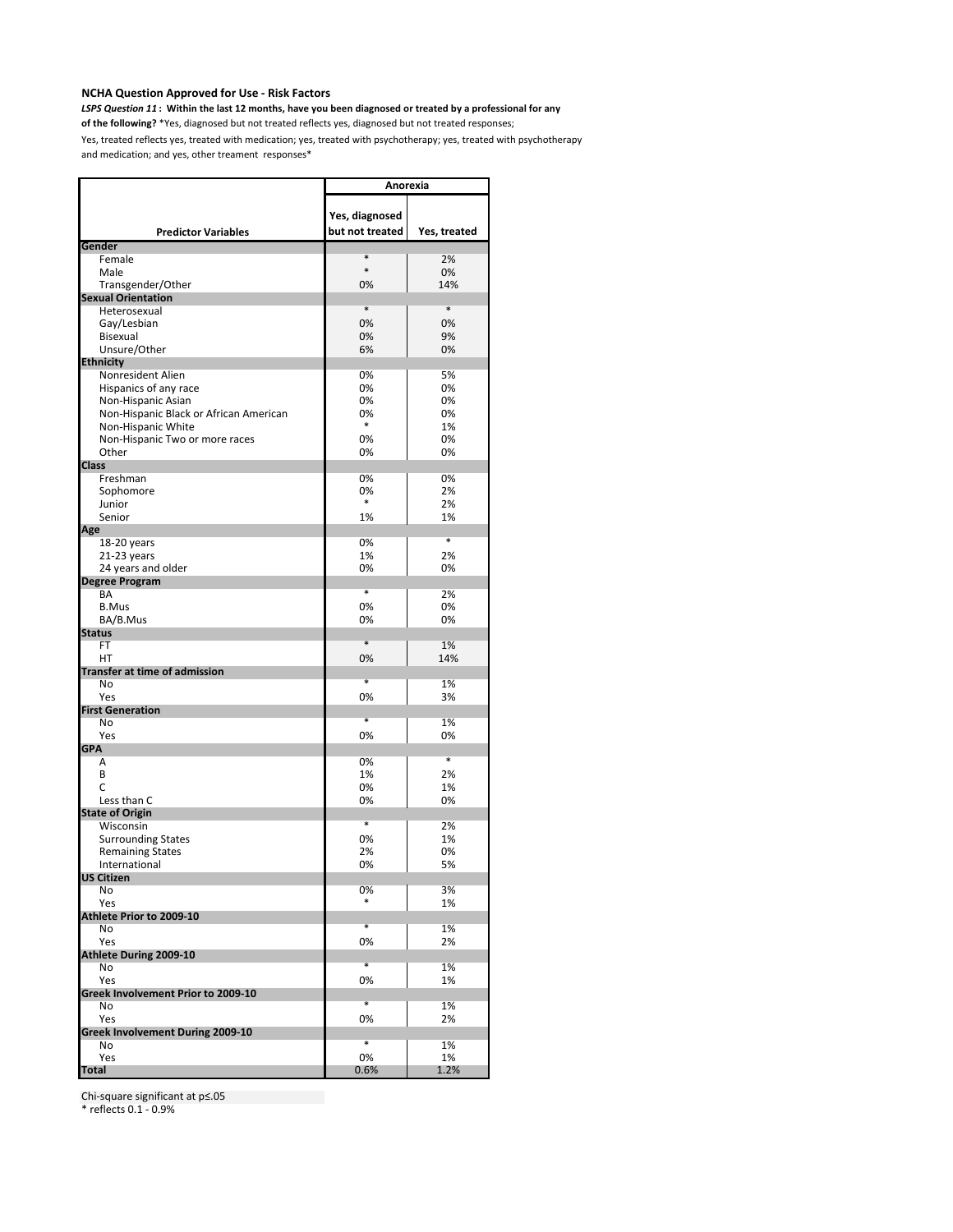*LSPS Question 11* **: Within the last 12 months, have you been diagnosed or treated by a professional for any** 

**of the following?** \*Yes, diagnosed but not treated reflects yes, diagnosed but not treated responses;

Yes, treated reflects yes, treated with medication; yes, treated with psychotherapy; yes, treated with psychotherapy and medication; and yes, other treament responses\*

|                                        | Anxiety         |              |
|----------------------------------------|-----------------|--------------|
|                                        |                 |              |
|                                        | Yes, diagnosed  |              |
| <b>Predictor Variables</b>             | but not treated | Yes, treated |
| Gender                                 |                 |              |
| Female                                 | 3%              | 19%          |
| Male                                   | *               | 13%          |
| Transgender/Other                      | 0%              | 71%          |
| <b>Sexual Orientation</b>              |                 |              |
| Heterosexual                           | 2%<br>0%        | 16%<br>21%   |
| Gay/Lesbian<br>Bisexual                | 6%              | 18%          |
| Unsure/Other                           | 6%              | 33%          |
| <b>Ethnicity</b>                       |                 |              |
| Nonresident Alien                      | 5%              | 5%           |
| Hispanics of any race                  | 11%             | 5%           |
| Non-Hispanic Asian                     | 0%              | 0%           |
| Non-Hispanic Black or African American | 6%              | 0%           |
| Non-Hispanic White                     | 1%              | 20%          |
| Non-Hispanic Two or more races         | 0%              | 19%          |
| Other                                  | 13%             | 25%          |
| <b>Class</b>                           |                 |              |
| Freshman                               | 4%<br>$\ast$    | 14%          |
| Sophomore                              | $\ast$          | 17%          |
| Junior                                 |                 | 17%          |
| Senior                                 | 3%              | 20%          |
| Age<br>18-20 years                     | 2%              | 14%          |
| 21-23 years                            | 3%              | 21%          |
| 24 years and older                     | 0%              | 11%          |
| <b>Degree Program</b>                  |                 |              |
| BA                                     | 2%              | 19%          |
| <b>B.Mus</b>                           | 2%              | 13%          |
| BA/B.Mus                               | 0%              | 9%           |
| <b>Status</b>                          |                 |              |
| FT                                     | 2%              | 18%          |
| HT                                     | 14%             | 14%          |
| <b>Transfer at time of admission</b>   |                 |              |
| No                                     | 2%              | 17%          |
| Yes<br><b>First Generation</b>         | 0%              | 29%          |
| No                                     | 2%              | 18%          |
| Yes                                    | 2%              | 18%          |
| <b>GPA</b>                             |                 |              |
| Α                                      | ¥               | 13%          |
| B                                      | 2%              | 20%          |
| C                                      | 3%              | 16%          |
| Less than C                            | 11%             | 33%          |
| <b>State of Origin</b>                 |                 |              |
| Wisconsin                              | 2%              | 18%          |
| <b>Surrounding States</b>              | 4%              | 16%          |
| <b>Remaining States</b>                | 0%              | 21%          |
| International                          | 5%              | 9%           |
| US Citizen<br>No                       | 7%              | 3%           |
| Yes                                    | 2%              | 19%          |
| Athlete Prior to 2009-10               |                 |              |
| No                                     | 2%              | 18%          |
| Yes                                    | 3%              | 13%          |
| Athlete During 2009-10                 |                 |              |
| No                                     | 2%              | 19%          |
| Yes                                    | 3%              | 8%           |
| Greek Involvement Prior to 2009-10     |                 |              |
| No                                     | 2%              | 16%          |
| Yes                                    | 0%              | 26%          |
| Greek Involvement During 2009-10       |                 |              |
| No                                     | 2%              | 16%          |
| Yes                                    | 1%              | 27%          |
| Total                                  | 2%              | 18%          |

Chi-square significant at p≤.05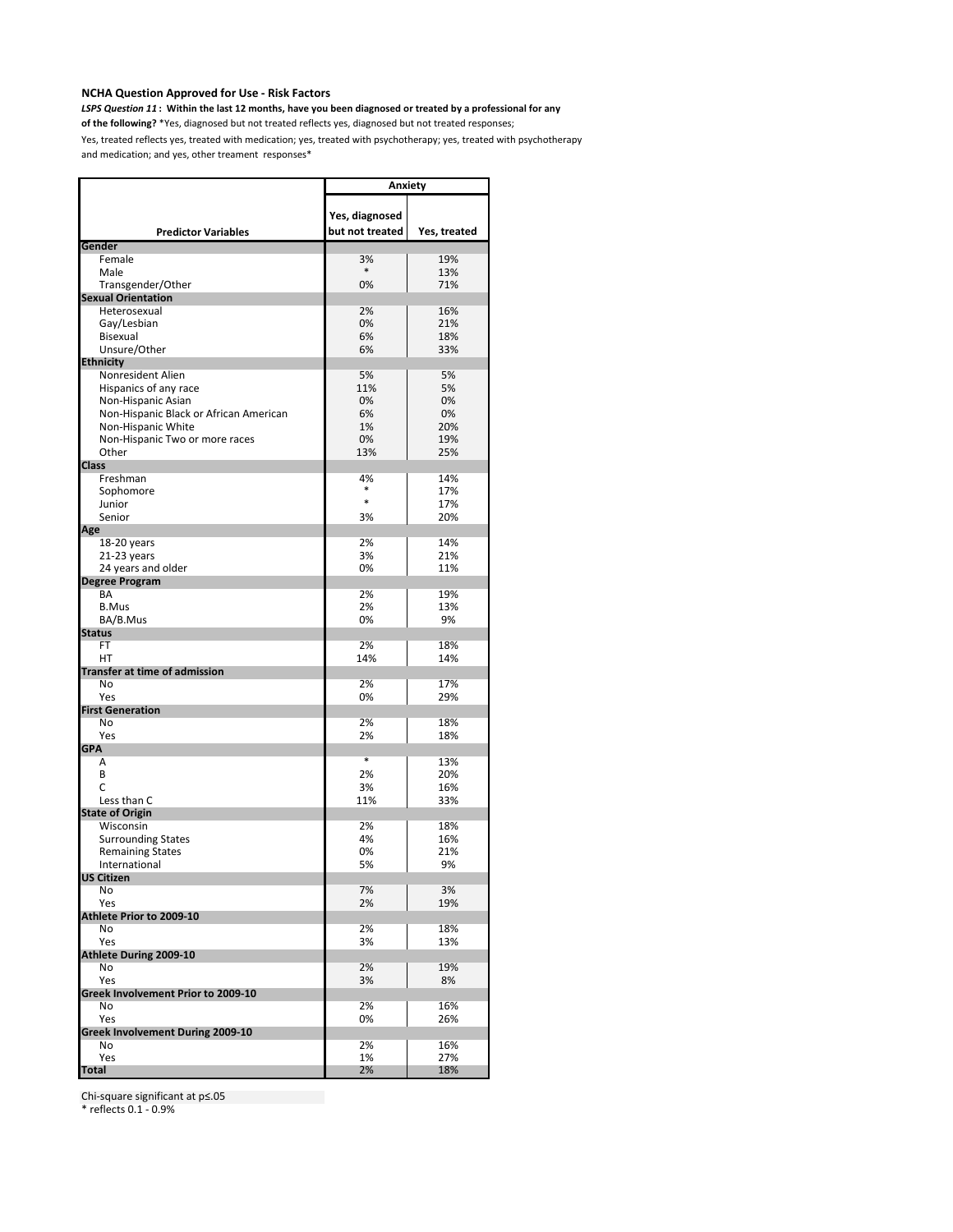*LSPS Question 11* **: Within the last 12 months, have you been diagnosed or treated by a professional for any** 

**of the following?** \*Yes, diagnosed but not treated reflects yes, diagnosed but not treated responses;

Yes, treated reflects yes, treated with medication; yes, treated with psychotherapy; yes, treated with psychotherapy and medication; and yes, other treament responses\*

|                                             | <b>ADHD</b>       |              |
|---------------------------------------------|-------------------|--------------|
|                                             |                   |              |
|                                             | Yes, diagnosed    |              |
|                                             | but not treated   | Yes, treated |
| <b>Predictor Variables</b><br><b>Gender</b> |                   |              |
| Female                                      | 0%                | 6%           |
| Male                                        | 2%                | 6%           |
| Transgender/Other                           | 0%                | 0%           |
| <b>Sexual Orientation</b>                   |                   |              |
| Heterosexual                                | *                 | 6%           |
| Gay/Lesbian                                 | 0%                | 0%           |
| Bisexual                                    | 0%                | 3%           |
| Unsure/Other                                | 0%                | 12%          |
| <b>Ethnicity</b><br>Nonresident Alien       | 0%                | 9%           |
| Hispanics of any race                       | 5%                | 0%           |
| Non-Hispanic Asian                          | 0%                | 0%           |
| Non-Hispanic Black or African American      | 0%                | 6%           |
| Non-Hispanic White                          | $\ast$            | 6%           |
| Non-Hispanic Two or more races              | 6%                | 19%          |
| Other                                       | 0%                | 0%           |
| <b>Class</b>                                |                   |              |
| Freshman                                    | 1%<br>$\ast$      | 7%<br>10%    |
| Sophomore<br>Junior                         | 0%                | 4%           |
| Senior                                      | *                 | 4%           |
| Age                                         |                   |              |
| 18-20 years                                 | 1%                | 7%           |
| 21-23 years                                 | *                 | 5%           |
| 24 years and older                          | 0%                | 11%          |
| <b>Degree Program</b>                       |                   |              |
| BA                                          | $\overline{\ast}$ | 5%           |
| <b>B.Mus</b>                                | 0%                | 10%          |
| BA/B.Mus<br><b>Status</b>                   | 0%                | 3%           |
| FT                                          | *                 | 6%           |
| HT                                          | 0%                | 0%           |
| Transfer at time of admission               |                   |              |
| No                                          | $\overline{\ast}$ | 6%           |
| Yes                                         | 0%                | 9%           |
| <b>First Generation</b>                     | *                 |              |
| No<br>Yes                                   | 0%                | 6%<br>2%     |
| <b>GPA</b>                                  |                   |              |
| Α                                           | 0%                | 2%           |
| B                                           | $\ast$            | 8%           |
| C                                           | 0%                | 6%           |
| Less than C                                 | 11%               | 22%          |
| <b>State of Origin</b>                      |                   |              |
| Wisconsin                                   | 0%                | 2%           |
| <b>Surrounding States</b>                   | 1%<br>*           | 7%           |
| <b>Remaining States</b><br>International    | 0%                | 9%<br>9%     |
| <b>US Citizen</b>                           |                   |              |
| No                                          | 0%                | 7%           |
| Yes                                         |                   | 6%           |
| Athlete Prior to 2009-10                    |                   |              |
| No                                          | *                 | 6%           |
| Yes                                         | 0%                | 3%           |
| Athlete During 2009-10                      | ×                 |              |
| No<br>Yes                                   | 1%                | 6%<br>4%     |
| Greek Involvement Prior to 2009-10          |                   |              |
| N <sub>o</sub>                              | $\overline{\ast}$ | 5%           |
| Yes                                         | 2%                | 8%           |
| Greek Involvement During 2009-10            |                   |              |
| No                                          | $\ast$            | 5%           |
| Yes                                         | 3%                | 10%          |
| <b>Total</b>                                | 0.6%              | 5.8%         |

Chi-square significant at p≤.05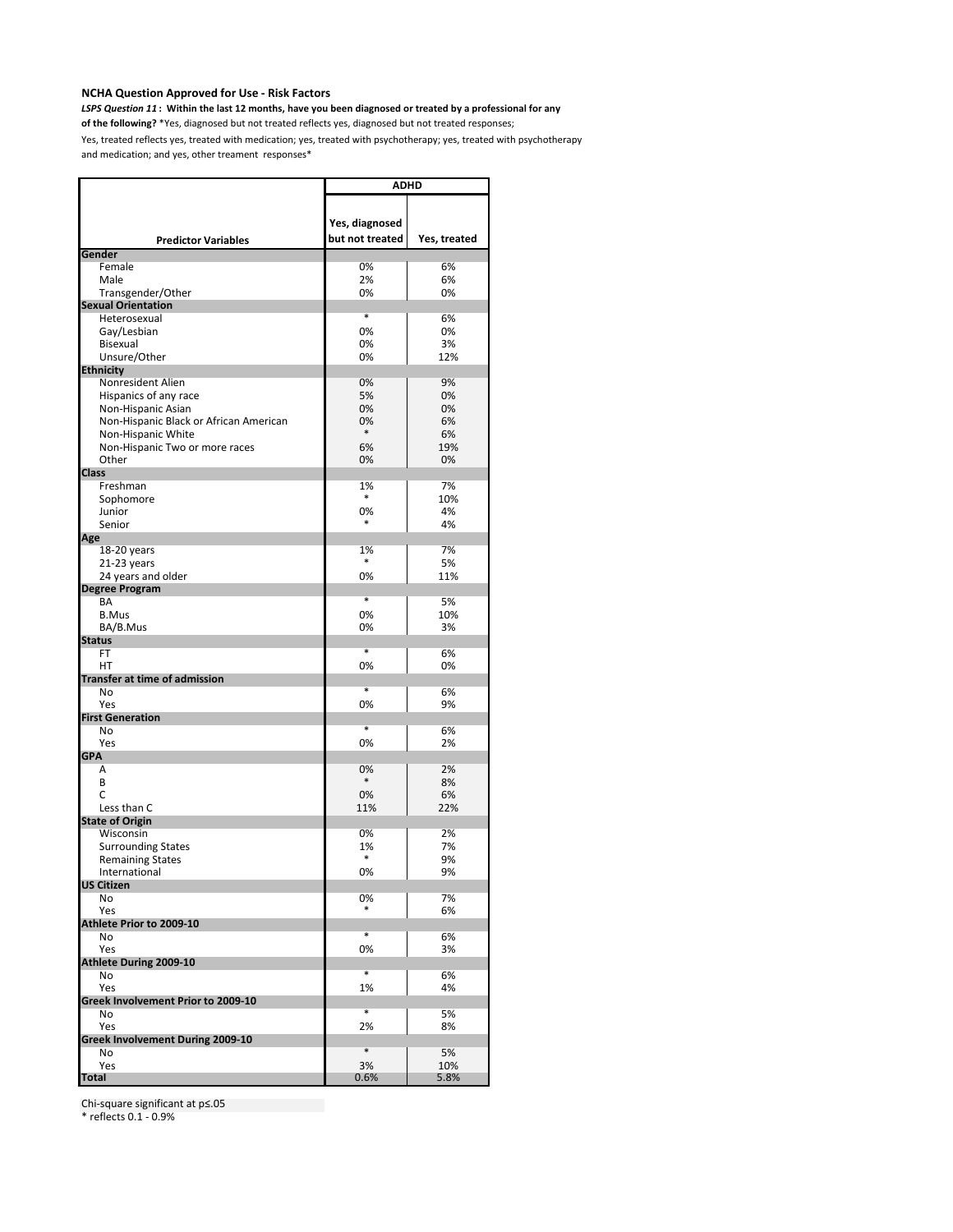*LSPS Question 11* **: Within the last 12 months, have you been diagnosed or treated by a professional for any** 

**of the following?** \*Yes, diagnosed but not treated reflects yes, diagnosed but not treated responses;

Yes, treated reflects yes, treated with medication; yes, treated with psychotherapy; yes, treated with psychotherapy and medication; and yes, other treament responses\*

|                                        | <b>Bipolar disorder</b> |              |
|----------------------------------------|-------------------------|--------------|
|                                        |                         |              |
|                                        | Yes, diagnosed          |              |
|                                        |                         |              |
| <b>Predictor Variables</b>             | but not treated         | Yes, treated |
| Gender                                 | *                       |              |
| Female                                 | $\ast$                  | 2%           |
| Male                                   |                         | 2%           |
| Transgender/Other                      | 0%                      | 14%          |
| <b>Sexual Orientation</b>              |                         |              |
| Heterosexual                           | *                       | 2%           |
| Gay/Lesbian                            | 0%                      | 14%          |
| Bisexual                               | 0%                      | 0%           |
| Unsure/Other                           | 0%                      | 6%           |
| <b>Ethnicity</b>                       |                         |              |
| Nonresident Alien                      | 0%                      | 5%           |
| Hispanics of any race                  | 0%                      | 5%           |
| Non-Hispanic Asian                     | 0%                      | 0%           |
| Non-Hispanic Black or African American | 0%                      | 0%           |
| Non-Hispanic White                     | *                       | 2%           |
| Non-Hispanic Two or more races         | 0%                      | 0%           |
| Other                                  | 0%                      | 0%           |
| <b>Class</b>                           |                         |              |
| Freshman                               | 0%                      | 0%           |
| Sophomore                              | 2%                      | 2%           |
| Junior                                 | 0%                      | 3%           |
| Senior                                 | 0%                      | 3%           |
| Age                                    |                         |              |
| 18-20 years                            | 0%                      | 1%           |
| 21-23 years                            | *                       | 3%           |
| 24 years and older                     | 0%                      | 11%          |
| <b>Degree Program</b>                  |                         |              |
| BA                                     | *                       | 2%           |
| <b>B.Mus</b>                           | 0%                      | 3%           |
| BA/B.Mus                               | 0%                      | 6%           |
| <b>Status</b>                          |                         |              |
| FT                                     | *                       | 2%           |
| HT                                     | 0%                      | 0%           |
| <b>Transfer at time of admission</b>   |                         |              |
| No                                     | 0%                      | 2%           |
| Yes                                    | 6%                      | 9%           |
| <b>First Generation</b>                |                         |              |
| No                                     | $\ast$                  | 2%           |
| Yes                                    | 0%                      | 4%           |
| <b>GPA</b>                             |                         |              |
| Α                                      | 0%                      | 1%           |
| B                                      | 0%                      | 2%           |
| C                                      | 2%                      | 6%           |
| Less than C                            | 0%                      | 0%           |
| <b>State of Origin</b>                 |                         |              |
| Wisconsin                              | 1%                      | 3%           |
| <b>Surrounding States</b>              | 0%                      | 1%           |
| <b>Remaining States</b>                | 0%                      | 2%           |
| International                          | 0%                      | 5%           |
| <b>US Citizen</b>                      |                         |              |
| No                                     | 0%                      | 7%           |
| Yes                                    |                         | 2%           |
| Athlete Prior to 2009-10               |                         |              |
| No                                     | $\ast$                  | 2%           |
| Yes                                    | 0%                      | 2%           |
| Athlete During 2009-10                 |                         |              |
| No                                     | *                       | 2%           |
| Yes                                    | 0%                      | 1%           |
| Greek Involvement Prior to 2009-10     |                         |              |
| No                                     | *                       | 2%           |
| Yes                                    | 0%                      | 2%           |
| Greek Involvement During 2009-10       |                         |              |
| No                                     | *                       | 3%           |
| Yes                                    | 0%                      | 1%           |
| <b>Total</b>                           | 0.4%                    | 2.3%         |

Chi-square significant at p≤.05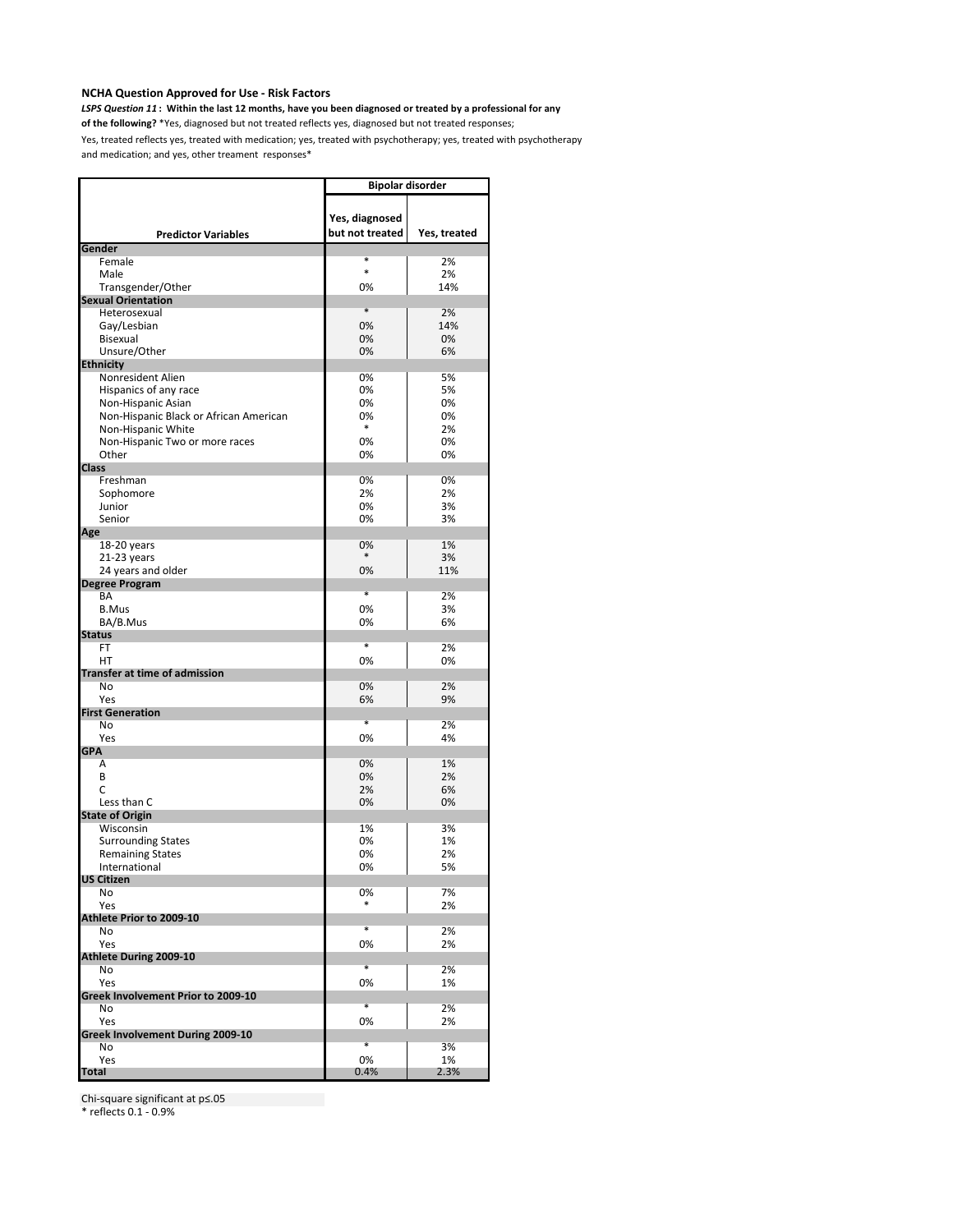*LSPS Question 11* **: Within the last 12 months, have you been diagnosed or treated by a professional for any** 

**of the following?** \*Yes, diagnosed but not treated reflects yes, diagnosed but not treated responses;

Yes, treated reflects yes, treated with medication; yes, treated with psychotherapy; yes, treated with psychotherapy and medication; and yes, other treament responses\*

|                                            | <b>Bulimia</b>    |              |
|--------------------------------------------|-------------------|--------------|
|                                            |                   |              |
|                                            | Yes, diagnosed    |              |
| <b>Predictor Variables</b>                 | but not treated   | Yes, treated |
| Gender                                     |                   |              |
| Female                                     | 0%<br>$\ast$      | 2%<br>0%     |
| Male<br>Transgender/Other                  | 0%                | 14%          |
| <b>Sexual Orientation</b>                  |                   |              |
| Heterosexual                               | *                 | 1%           |
| Gay/Lesbian                                | 0%                | 0%           |
| Bisexual                                   | 0%                | 3%           |
| Unsure/Other                               | 0%                | 3%           |
| <b>Ethnicity</b>                           |                   |              |
| Nonresident Alien                          | 0%                | 5%           |
| Hispanics of any race                      | 0%                | 0%           |
| Non-Hispanic Asian                         | 0%                | 0%           |
| Non-Hispanic Black or African American     | 0%<br>$\ast$      | 0%           |
| Non-Hispanic White                         |                   | 1%           |
| Non-Hispanic Two or more races             | 0%                | 6%           |
| Other                                      | 0%                | 0%           |
| <b>Class</b><br>Freshman                   | 0%                | 0%           |
| Sophomore                                  | 0%                | $\ast$       |
| Junior                                     | 0%                | 3%           |
| Senior                                     | *                 | 2%           |
| Age                                        |                   |              |
| 18-20 years                                | 0%                | 1%           |
| 21-23 years                                | *                 | 2%           |
| 24 years and older                         | 0%                | 0%           |
| <b>Degree Program</b>                      |                   |              |
| BA                                         | *                 | 2%           |
| <b>B.Mus</b>                               | 0%                | 0%           |
| BA/B.Mus                                   | 0%                | 3%           |
| <b>Status</b>                              | $\ast$            |              |
| <b>FT</b>                                  |                   | 2%           |
| HT                                         | 0%                | 0%           |
| <b>Transfer at time of admission</b><br>No | $\overline{\ast}$ | 2%           |
| Yes                                        | 0%                | 0%           |
| <b>First Generation</b>                    |                   |              |
| <b>No</b>                                  | $\overline{\ast}$ | 2%           |
| Yes                                        | 0%                | 0%           |
| <b>GPA</b>                                 |                   |              |
| A                                          | 0%                | 1%           |
| B                                          | *                 | 2%           |
| C                                          | 0%                | 1%           |
| Less than C                                | 0%                | 0%           |
| <b>State of Origin</b>                     |                   |              |
| Wisconsin                                  | 0%                | 1%           |
| <b>Surrounding States</b>                  | 0%<br>*           | 1%<br>*      |
| <b>Remaining States</b><br>International   | 0%                | 5%           |
| US Citizen                                 |                   |              |
| No                                         | 0%                | 3%           |
| Yes                                        |                   | 1%           |
| Athlete Prior to 2009-10                   |                   |              |
| No                                         | $\ast$            | 1%           |
| Yes                                        | 0%                | 3%           |
| <b>Athlete During 2009-10</b>              |                   |              |
| No                                         | $\overline{\ast}$ | 2%           |
| Yes                                        | 0%                | 1%           |
| Greek Involvement Prior to 2009-10         |                   |              |
| No                                         | *                 | 1%           |
| Yes                                        | 0%                | 3%           |
| Greek Involvement During 2009-10           | $\ast$            |              |
| No                                         |                   | 1%           |
| Yes<br><b>Total</b>                        | 0%<br>0.2%        | 3%<br>1.4%   |
|                                            |                   |              |

Chi-square significant at p≤.05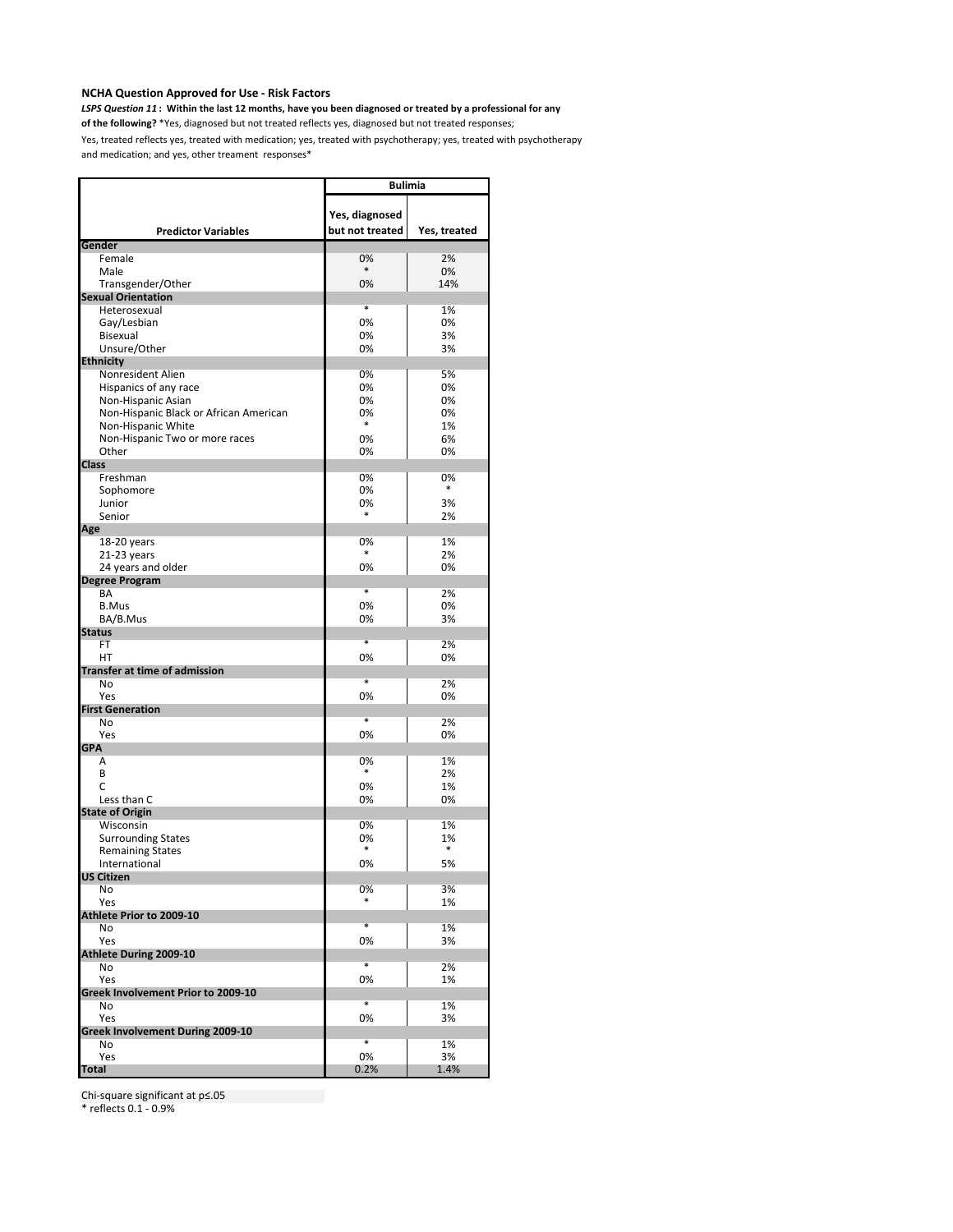*LSPS Question 11* **: Within the last 12 months, have you been diagnosed or treated by a professional for any** 

**of the following?** \*Yes, diagnosed but not treated reflects yes, diagnosed but not treated responses;

Yes, treated reflects yes, treated with medication; yes, treated with psychotherapy; yes, treated with psychotherapy and medication; and yes, other treament responses\*

|                                        | Insomnia        |              |
|----------------------------------------|-----------------|--------------|
|                                        |                 |              |
|                                        | Yes, diagnosed  |              |
| <b>Predictor Variables</b>             | but not treated | Yes, treated |
| Gender                                 |                 |              |
| Female                                 | 2%              | 4%           |
| Male                                   | 2%              | 3%           |
| Transgender/Other                      | 0%              | 43%          |
| <b>Sexual Orientation</b>              |                 |              |
| Heterosexual                           | 2%              | 3%           |
| Gay/Lesbian                            | 0%              | 21%          |
| Bisexual                               | 3%              | 3%           |
| Unsure/Other                           | 3%              | 21%          |
| <b>Ethnicity</b>                       |                 |              |
| Nonresident Alien                      | 0%              | 9%           |
| Hispanics of any race                  | 0%              | 0%           |
| Non-Hispanic Asian                     | 6%              | 0%           |
| Non-Hispanic Black or African American | 0%              | 0%           |
| Non-Hispanic White                     | 2%              | 5%           |
| Non-Hispanic Two or more races         | 0%              | 0%           |
| Other                                  | 13%             | 25%          |
| <b>Class</b>                           |                 |              |
| Freshman                               | 3%              | 6%           |
| Sophomore                              | 3%              | 4%           |
| Junior                                 | *               | 4%           |
| Senior                                 | 2%              | 4%           |
| Age                                    |                 |              |
| 18-20 years                            | 2%              | 4%           |
| 21-23 years                            | 2%              | 5%           |
| 24 years and older                     | 0%              | 6%           |
| <b>Degree Program</b>                  |                 |              |
| BA                                     | 2%              | 5%           |
| <b>B.Mus</b>                           | 2%              | 7%           |
| BA/B.Mus                               | 6%              | 0%           |
| <b>Status</b>                          |                 |              |
| FT                                     | 2%              | 5%           |
| HТ                                     | 0%              | 0%           |
| <b>Transfer at time of admission</b>   |                 |              |
| No                                     | 2%              | 4%           |
| Yes                                    | 6%              | 11%          |
| <b>First Generation</b>                |                 |              |
| No                                     | 2%              | 4%           |
| Yes                                    | 4%              | 7%           |
| <b>GPA</b>                             |                 |              |
| Α                                      | 1%              | 3%           |
| B                                      | 3%              | 5%<br>5%     |
| C<br>Less than C                       | 1%<br>11%       |              |
| <b>State of Origin</b>                 |                 | 11%          |
| Wisconsin                              | 2%              | 5%           |
| <b>Surrounding States</b>              | 1%              | 3%           |
| <b>Remaining States</b>                | 4%              | 5%           |
| International                          | 0%              | 9%           |
| US Citizen                             |                 |              |
| No                                     | 0%              | 7%           |
| Yes                                    | 2%              | 4%           |
| Athlete Prior to 2009-10               |                 |              |
| No                                     | 2%              | 5%           |
| Yes                                    | 2%              | 5%           |
| Athlete During 2009-10                 |                 |              |
| No                                     | 2%              | 5%           |
| Yes                                    | 1%              | 1%           |
| Greek Involvement Prior to 2009-10     |                 |              |
| No                                     | 2%              | 5%           |
| Yes                                    | 3%              | 2%           |
| Greek Involvement During 2009-10       |                 |              |
| No                                     | 2%              | 5%           |
| Yes                                    | 3%              | 1%           |
| <b>Total</b>                           | 2%              | 5%           |

Chi-square significant at p≤.05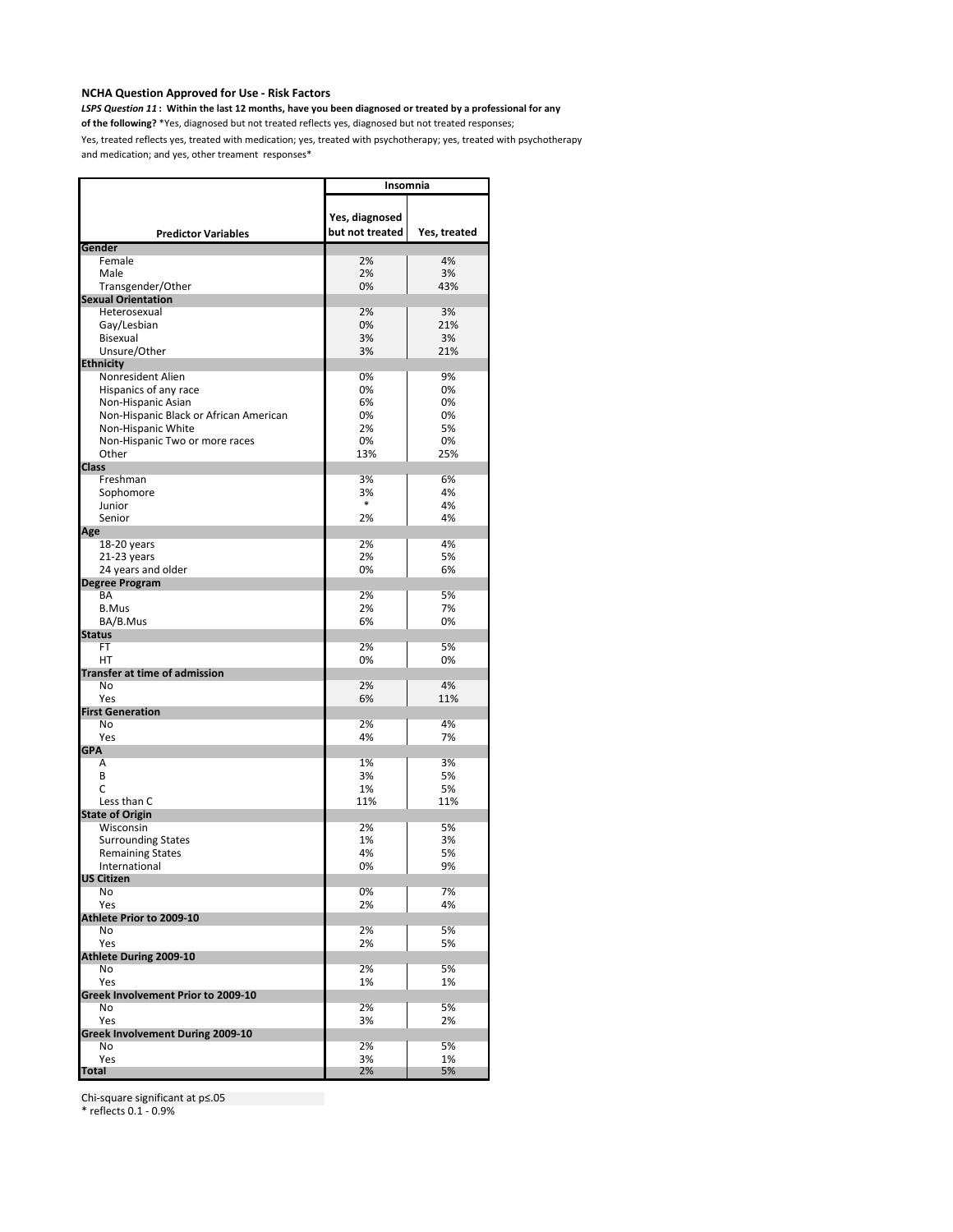*LSPS Question 11* **: Within the last 12 months, have you been diagnosed or treated by a professional for any** 

**of the following?** \*Yes, diagnosed but not treated reflects yes, diagnosed but not treated responses;

Yes, treated reflects yes, treated with medication; yes, treated with psychotherapy; yes, treated with psychotherapy and medication; and yes, other treament responses\*

|                                          | Other sleep disorder |              |
|------------------------------------------|----------------------|--------------|
|                                          | Yes, diagnosed       |              |
| <b>Predictor Variables</b><br>Gender     | but not treated      | Yes, treated |
| Female                                   | *                    | 3%           |
| Male                                     | 0%                   | 1%           |
| Transgender/Other                        | 0%                   | 0%           |
| <b>Sexual Orientation</b>                |                      |              |
| Heterosexual                             | *                    | 2%           |
| Gay/Lesbian                              | 0%                   | 0%           |
| Bisexual                                 | 0%                   | 9%           |
| Unsure/Other                             | 0%                   | 6%           |
| <b>Ethnicity</b><br>Nonresident Alien    | 0%                   | 5%           |
| Hispanics of any race                    | 0%                   | 0%           |
| Non-Hispanic Asian                       | 0%                   | 0%           |
| Non-Hispanic Black or African American   | 0%                   | 0%           |
| Non-Hispanic White                       | $\ast$               | 3%           |
| Non-Hispanic Two or more races           | 0%                   | 0%           |
| Other                                    | 0%                   | 0%           |
| <b>Class</b>                             |                      |              |
| Freshman                                 | 0%<br>*              | 6%           |
| Sophomore<br>Junior                      | 0%                   | 2%<br>2%     |
| Senior                                   | 1%                   | 2%           |
| Age                                      |                      |              |
| 18-20 years                              | 0%                   | 3%           |
| 21-23 years                              | 1%                   | 2%           |
| 24 years and older                       | 0%                   | 11%          |
| <b>Degree Program</b>                    |                      |              |
| BA                                       | *                    | 3%           |
| <b>B.Mus</b>                             | 0%                   | 2%           |
| BA/B.Mus<br><b>Status</b>                | 0%                   | 0%           |
| FT                                       | *                    | 3%           |
| HT                                       | 0%                   | 0%           |
| <b>Transfer at time of admission</b>     |                      |              |
| No                                       | $\ast$               | 2%           |
| Yes                                      | 0%                   | 11%          |
| <b>First Generation</b>                  | *                    |              |
| No<br>Yes                                | 0%                   | 2%<br>4%     |
| <b>GPA</b>                               |                      |              |
| Α                                        | 1%                   | 1%           |
| B                                        | $\ast$               | 3%           |
| C                                        | 0%                   | 2%           |
| Less than C                              | 0%                   | 0%           |
| <b>State of Origin</b>                   |                      |              |
| Wisconsin                                | 0%                   | 2%           |
| <b>Surrounding States</b>                | 1%<br>*              | 3%           |
| <b>Remaining States</b><br>International | 0%                   | 2%<br>5%     |
| <b>US Citizen</b>                        |                      |              |
| No                                       | 0%                   | 3%           |
| Yes                                      | *                    | 2%           |
| Athlete Prior to 2009-10                 |                      |              |
| No                                       | *                    | 2%           |
| Yes                                      | 0%                   | 5%           |
| <b>Athlete During 2009-10</b><br>No      | *                    | 3%           |
| Yes                                      | 0%                   | 0%           |
| Greek Involvement Prior to 2009-10       |                      |              |
| No                                       | *                    | 3%           |
| Yes                                      | 0%                   | 0%           |
| Greek Involvement During 2009-10         |                      |              |
| No                                       | $\overline{\ast}$    | 3%           |
| Yes                                      | 0%                   | 1%           |
| <b>Total</b>                             | 0.6%                 | 2.5%         |

Chi-square significant at p≤.05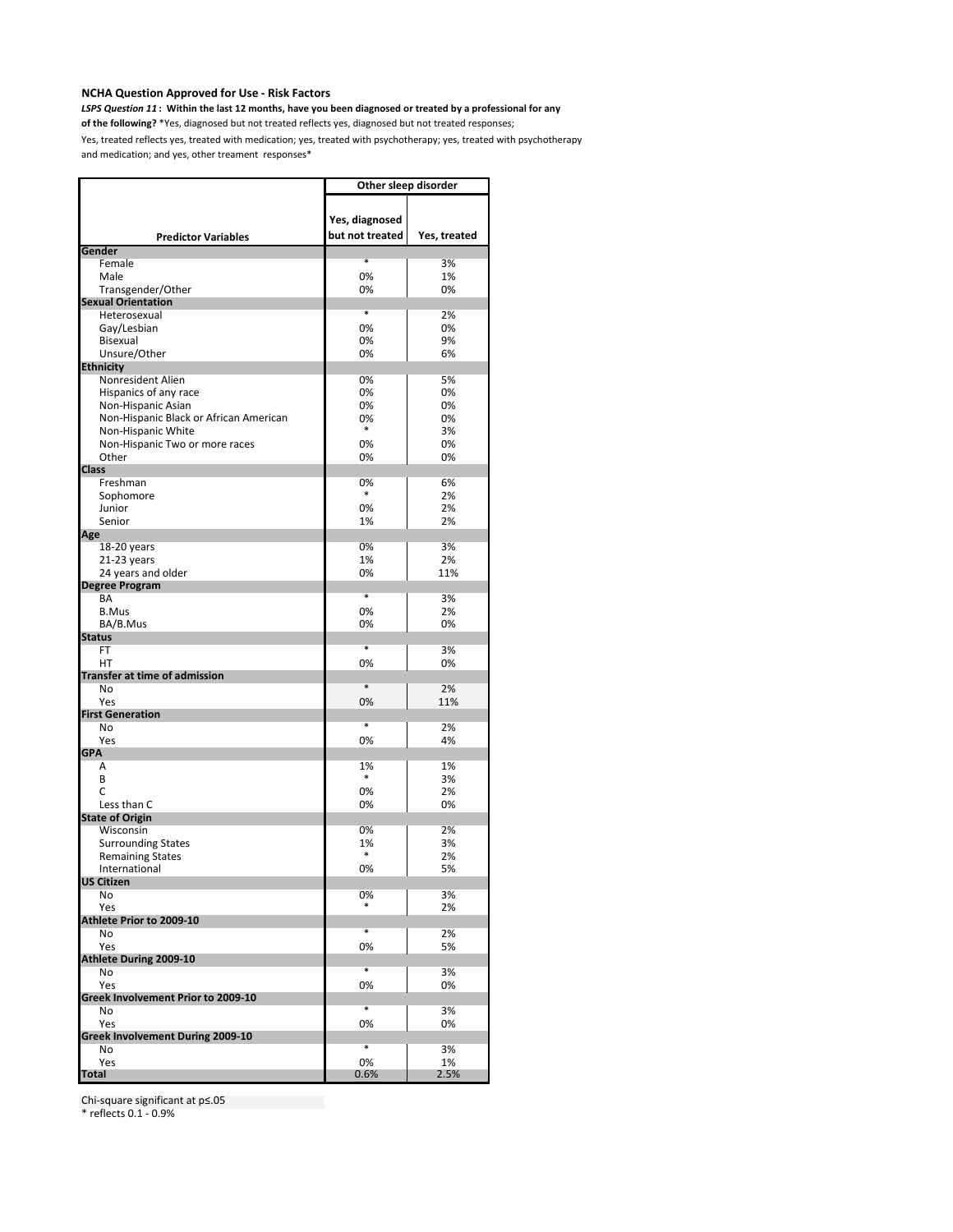*LSPS Question 11* **: Within the last 12 months, have you been diagnosed or treated by a professional for any** 

**of the following?** \*Yes, diagnosed but not treated reflects yes, diagnosed but not treated responses;

Yes, treated reflects yes, treated with medication; yes, treated with psychotherapy; yes, treated with psychotherapy and medication; and yes, other treament responses\*

|                                           | <b>OCD</b>                        |                   |
|-------------------------------------------|-----------------------------------|-------------------|
| <b>Predictor Variables</b>                | Yes, diagnosed<br>but not treated | Yes, treated      |
| Gender                                    |                                   |                   |
| Female                                    | *<br>$\ast$                       | 2%                |
| Male                                      |                                   | 1%                |
| Transgender/Other                         | 0%                                | 0%                |
| <b>Sexual Orientation</b><br>Heterosexual | *                                 | 1%                |
| Gay/Lesbian                               | 0%                                | 0%                |
| Bisexual                                  | 0%                                | 3%                |
| Unsure/Other                              | 0%                                | 6%                |
| <b>Ethnicity</b>                          |                                   |                   |
| Nonresident Alien                         | 0%                                | 5%                |
| Hispanics of any race                     | 0%                                | 0%                |
| Non-Hispanic Asian                        | 0%                                | 0%                |
| Non-Hispanic Black or African American    | 0%                                | 0%                |
| Non-Hispanic White                        | $\ast$                            | 2%                |
| Non-Hispanic Two or more races            | 0%                                | 0%                |
| Other                                     | 0%                                | 0%                |
| <b>Class</b>                              |                                   |                   |
| Freshman                                  | 1%                                | 4%                |
| Sophomore                                 | 2%                                | *                 |
| Junior                                    | 0%                                | 0%                |
| Senior                                    | 0%                                | 2%                |
| Age                                       |                                   |                   |
| 18-20 years                               | 1%                                | 2%                |
| 21-23 years                               | *                                 | 1%                |
| 24 years and older                        | 0%                                | 0%                |
| <b>Degree Program</b>                     |                                   |                   |
| BA                                        | $\overline{\ast}$                 | 2%                |
| <b>B.Mus</b>                              | 0%                                | 0%                |
| BA/B.Mus                                  | 0%                                | 0%                |
| <b>Status</b>                             | $\ast$                            |                   |
| FT<br>HT                                  | 0%                                | 1%<br>29%         |
| <b>Transfer at time of admission</b>      |                                   |                   |
| No                                        | *                                 | 2%                |
| Yes                                       | 3%                                | 0%                |
| <b>First Generation</b>                   |                                   |                   |
| No                                        | *                                 | 2%                |
| Yes                                       | 0%                                | 0%                |
| <b>GPA</b>                                |                                   |                   |
| Α                                         | *                                 | $\overline{\ast}$ |
| B                                         | $\ast$                            | 2%                |
| C                                         | 1%                                | 2%                |
| Less than C                               | 0%                                | 0%                |
| <b>State of Origin</b>                    |                                   |                   |
| Wisconsin                                 | $\ast$                            | 2%                |
| <b>Surrounding States</b>                 | $\ast$                            | $\ast$            |
| <b>Remaining States</b>                   | $\ast$                            | 2%                |
| International                             | 0%                                | 5%                |
| <b>US Citizen</b>                         |                                   |                   |
| No                                        | 0%                                | 3%                |
| Yes<br>Athlete Prior to 2009-10           |                                   | 1%                |
| No                                        | *                                 | 2%                |
| Yes                                       | 0%                                | 0%                |
| <b>Athlete During 2009-10</b>             |                                   |                   |
| No                                        | *                                 | 1%                |
| Yes                                       | 0%                                | 3%                |
| Greek Involvement Prior to 2009-10        |                                   |                   |
| No                                        | $\overline{\ast}$                 | 2%                |
| Yes                                       | 0%                                | 0%                |
| Greek Involvement During 2009-10          |                                   |                   |
| No                                        | $\overline{\ast}$                 | 2%                |
| Yes                                       | 1%                                | 1%                |
| <b>Total</b>                              | 0.6%                              | 1.4%              |

Chi-square significant at p≤.05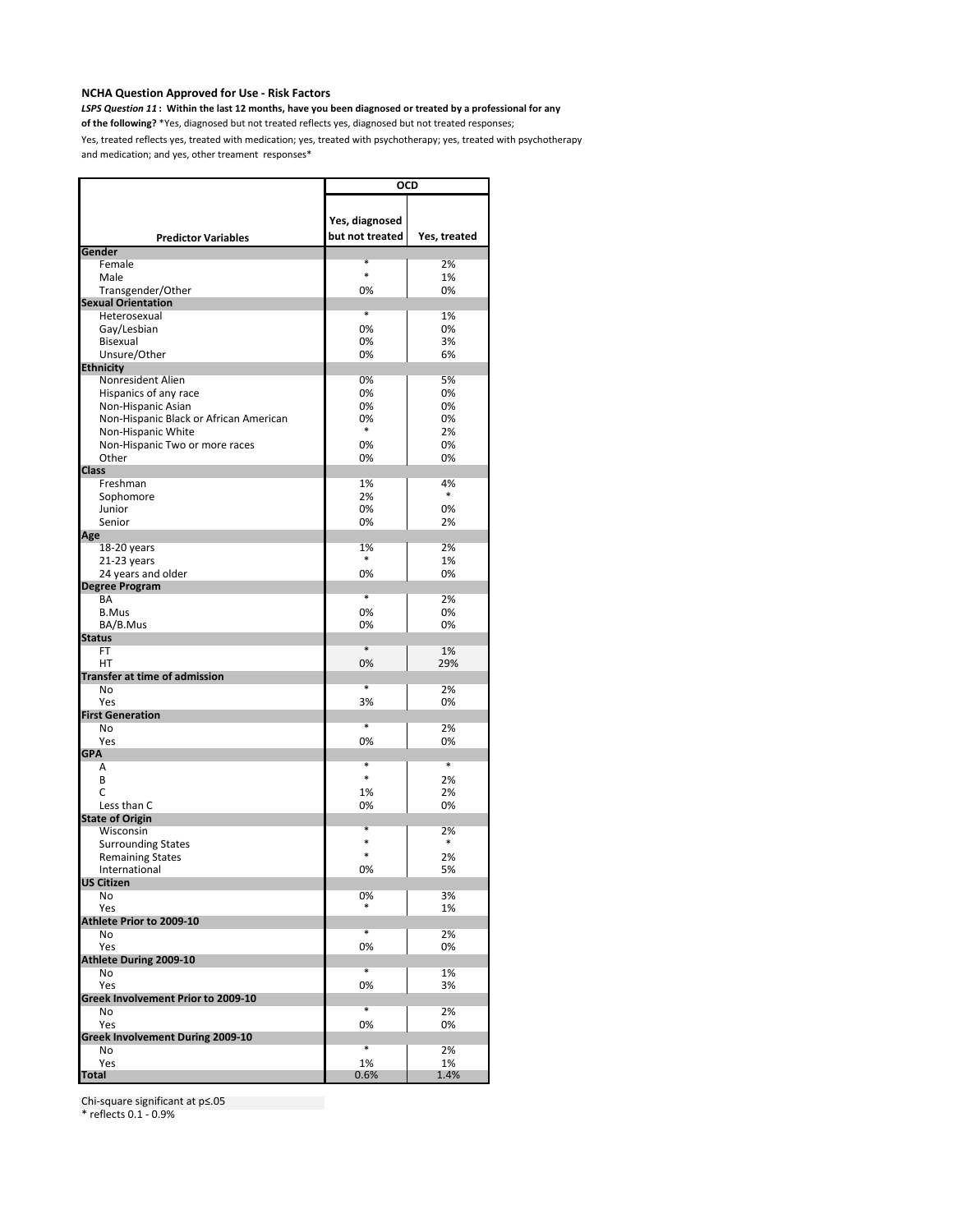*LSPS Question 11* **: Within the last 12 months, have you been diagnosed or treated by a professional for any** 

**of the following?** \*Yes, diagnosed but not treated reflects yes, diagnosed but not treated responses;

Yes, treated reflects yes, treated with medication; yes, treated with psychotherapy; yes, treated with psychotherapy and medication; and yes, other treament responses\*

|                                        | <b>Panic attacks</b> |              |
|----------------------------------------|----------------------|--------------|
|                                        |                      |              |
|                                        | Yes, diagnosed       |              |
| <b>Predictor Variables</b>             | but not treated      | Yes, treated |
| Gender                                 |                      |              |
| Female                                 | 3%                   | 9%           |
| Male                                   | $\ast$               | 3%           |
| Transgender/Other                      | 0%                   | 43%          |
| <b>Sexual Orientation</b>              |                      |              |
| Heterosexual                           | 1%                   | 7%           |
| Gay/Lesbian                            | 0%                   | 14%          |
| Bisexual                               | 6%                   | 12%          |
| Unsure/Other                           | 6%                   | 12%          |
| <b>Ethnicity</b>                       |                      |              |
| Nonresident Alien                      | 0%                   | 5%           |
| Hispanics of any race                  | 0%                   | 5%           |
| Non-Hispanic Asian                     | 0%                   | 0%           |
| Non-Hispanic Black or African American | 6%                   | 0%           |
| Non-Hispanic White                     | 2%                   | 9%           |
| Non-Hispanic Two or more races         | 0%                   | 6%           |
| Other                                  | 0%                   | 13%          |
| <b>Class</b>                           |                      |              |
| Freshman                               | 3%                   | 4%           |
| Sophomore                              | 2%                   | 5%           |
| Junior                                 | 2%                   | 8%           |
| Senior                                 | 2%                   | 10%          |
| Age                                    |                      |              |
| 18-20 years                            | 2%                   | 3%           |
| 21-23 years                            | 2%                   | 12%          |
| 24 years and older                     | 0%                   | 6%           |
| <b>Degree Program</b>                  | 2%                   |              |
| BA                                     |                      | 9%           |
| <b>B.Mus</b>                           | 2%<br>3%             | 5%<br>3%     |
| BA/B.Mus<br><b>Status</b>              |                      |              |
| FT                                     | 2%                   | 8%           |
| HT                                     | 0%                   | 0%           |
| <b>Transfer at time of admission</b>   |                      |              |
| No                                     | 2%                   | 7%           |
| Yes                                    | 0%                   | 14%          |
| <b>First Generation</b>                |                      |              |
| No                                     | 2%                   | 7%           |
| Yes                                    | 2%                   | 12%          |
| <b>GPA</b>                             |                      |              |
| Α                                      | 3%                   | 5%           |
| B                                      | 1%                   | 9%           |
| C                                      | 2%                   | 9%           |
| Less than C                            | 0%                   | 11%          |
| <b>State of Origin</b>                 |                      |              |
| Wisconsin                              | 1%                   | 8%           |
| <b>Surrounding States</b>              | 3%                   | 7%           |
| <b>Remaining States</b>                | 2%                   | 8%           |
| International                          | 0%                   | 9%           |
| <b>US Citizen</b>                      |                      |              |
| No                                     | 0%                   | 3%           |
| Yes                                    | 2%                   | 8%           |
| Athlete Prior to 2009-10               |                      |              |
| No                                     | 2%<br>3%             | 8%<br>3%     |
| Yes<br>Athlete During 2009-10          |                      |              |
| No                                     | 2%                   | 9%           |
| Yes                                    | 1%                   | 0%           |
| Greek Involvement Prior to 2009-10     |                      |              |
| No                                     | 2%                   | 7%           |
| Yes                                    | 3%                   | 12%          |
| Greek Involvement During 2009-10       |                      |              |
| No                                     | 2%                   | 7%           |
| Yes                                    | 4%                   | 10%          |
| <b>Total</b>                           | 2%                   | 8%           |

Chi-square significant at p≤.05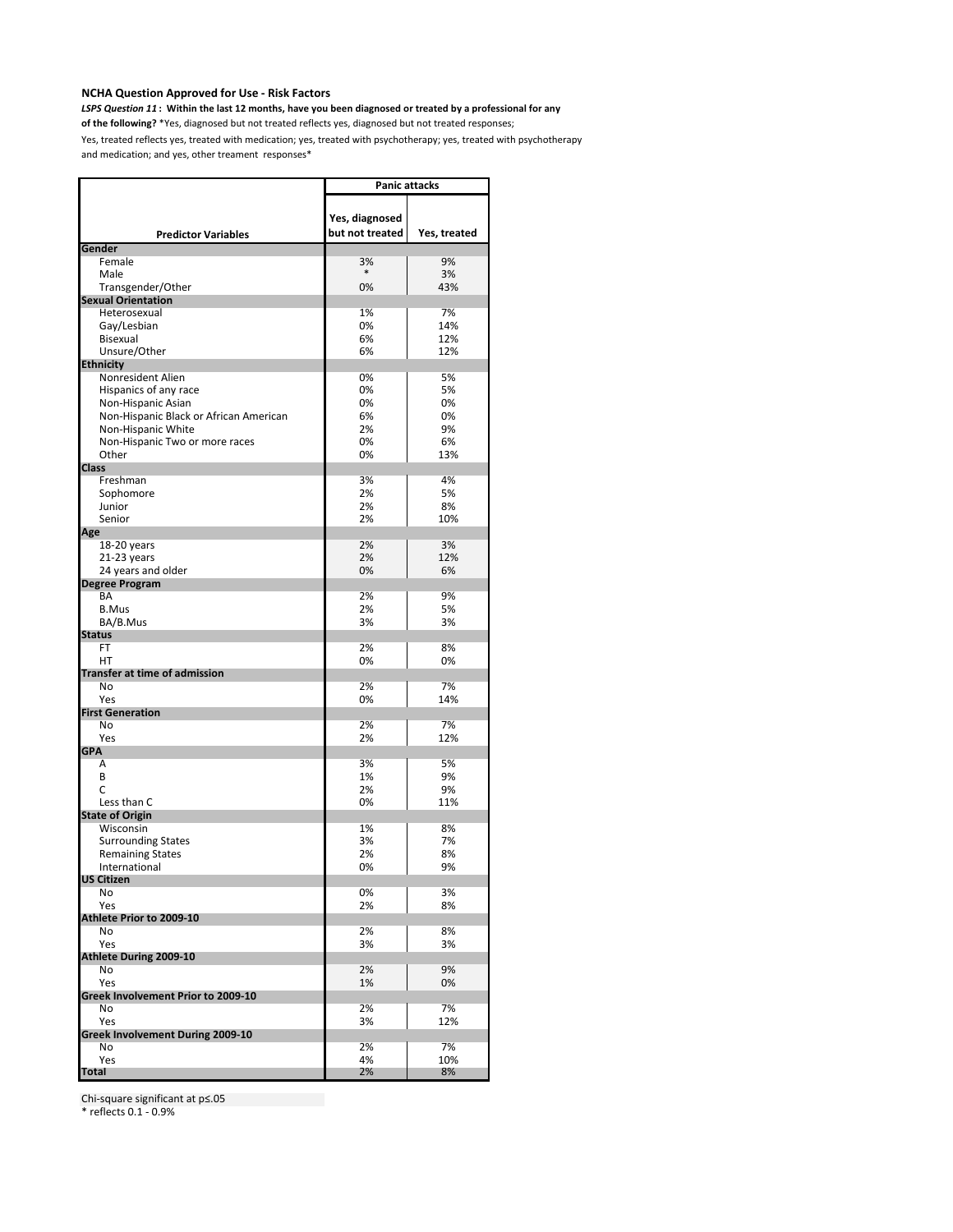*LSPS Question 11* **: Within the last 12 months, have you been diagnosed or treated by a professional for any** 

**of the following?** \*Yes, diagnosed but not treated reflects yes, diagnosed but not treated responses;

Yes, treated reflects yes, treated with medication; yes, treated with psychotherapy; yes, treated with psychotherapy and medication; and yes, other treament responses\*

|                                        | Phobia                            |                   |
|----------------------------------------|-----------------------------------|-------------------|
| <b>Predictor Variables</b>             | Yes, diagnosed<br>but not treated | Yes, treated      |
| Gender                                 |                                   |                   |
| Female                                 | 2%                                | 8%                |
| Male                                   | 0%                                | 0%                |
| Transgender/Other                      | 0%                                | 0%                |
| <b>Sexual Orientation</b>              |                                   | $\ast$            |
| Heterosexual                           | 1%                                |                   |
| Gay/Lesbian                            | 0%<br>6%                          | 0%                |
| Bisexual<br>Unsure/Other               | 0%                                | 0%<br>0%          |
| <b>Ethnicity</b>                       |                                   |                   |
| Nonresident Alien                      | 0%                                | 0%                |
| Hispanics of any race                  | 0%                                | 0%                |
| Non-Hispanic Asian                     | 0%                                | 0%                |
| Non-Hispanic Black or African American | 0%                                | 0%                |
| Non-Hispanic White                     | 2%                                | $\ast$            |
| Non-Hispanic Two or more races         | 0%                                | 0%                |
| Other                                  | 0%                                | 0%                |
| <b>Class</b>                           |                                   |                   |
| Freshman                               | 1%                                | 0%                |
| Sophomore                              | *                                 | $\ast$            |
| Junior                                 | 3%                                | 0%                |
| Senior                                 | 1%                                | *                 |
| Age                                    |                                   |                   |
| 18-20 years                            | ×                                 | *                 |
| 21-23 years                            | 2%                                | $\ast$            |
| 24 years and older                     | 0%                                | 0%                |
| <b>Degree Program</b>                  |                                   |                   |
| BA                                     | 1%                                | *                 |
| <b>B.Mus</b>                           | 2%                                | 0%                |
| BA/B.Mus                               | 0%                                | 0%                |
| <b>Status</b>                          |                                   |                   |
| FT                                     | 1%                                | $\ast$            |
| HT                                     | 0%                                | 0%                |
| <b>Transfer at time of admission</b>   |                                   |                   |
| No                                     | 1%                                | $\overline{\ast}$ |
| Yes                                    | 0%                                | 0%                |
| <b>First Generation</b>                |                                   | $\ast$            |
| No<br>Yes                              | 1%<br>2%                          | 0%                |
| <b>GPA</b>                             |                                   |                   |
| A                                      | *                                 | $\overline{\ast}$ |
| B                                      | 2%                                | 0%                |
| C                                      | 1%                                | 1%                |
| Less than C                            | 0%                                | 0%                |
| <b>State of Origin</b>                 |                                   |                   |
| Wisconsin                              | 1%                                | $\ast$            |
| <b>Surrounding States</b>              | 1%                                | 0%                |
| <b>Remaining States</b>                | *                                 | $\ast$            |
| International                          | 0%                                | 0%                |
| US Citizen                             |                                   |                   |
| No                                     | 0%                                | 0%                |
| Yes                                    | 1%                                |                   |
| Athlete Prior to 2009-10               |                                   |                   |
| No                                     | 1%                                | $\ast$            |
| Yes                                    | 0%                                | 0%                |
| Athlete During 2009-10                 |                                   |                   |
| No                                     | 2%                                | $\ast$            |
| Yes                                    | 0%                                | 0%                |
| Greek Involvement Prior to 2009-10     |                                   |                   |
| No                                     | $\ast$                            | $\ast$            |
| Yes                                    | 3%                                | 0%                |
| Greek Involvement During 2009-10       | $\ast$                            | $\ast$            |
| No                                     |                                   |                   |
| Yes                                    | 4%                                | 0%                |
| <b>Total</b>                           | 1.2%                              | 0.4%              |

Chi-square significant at p≤.05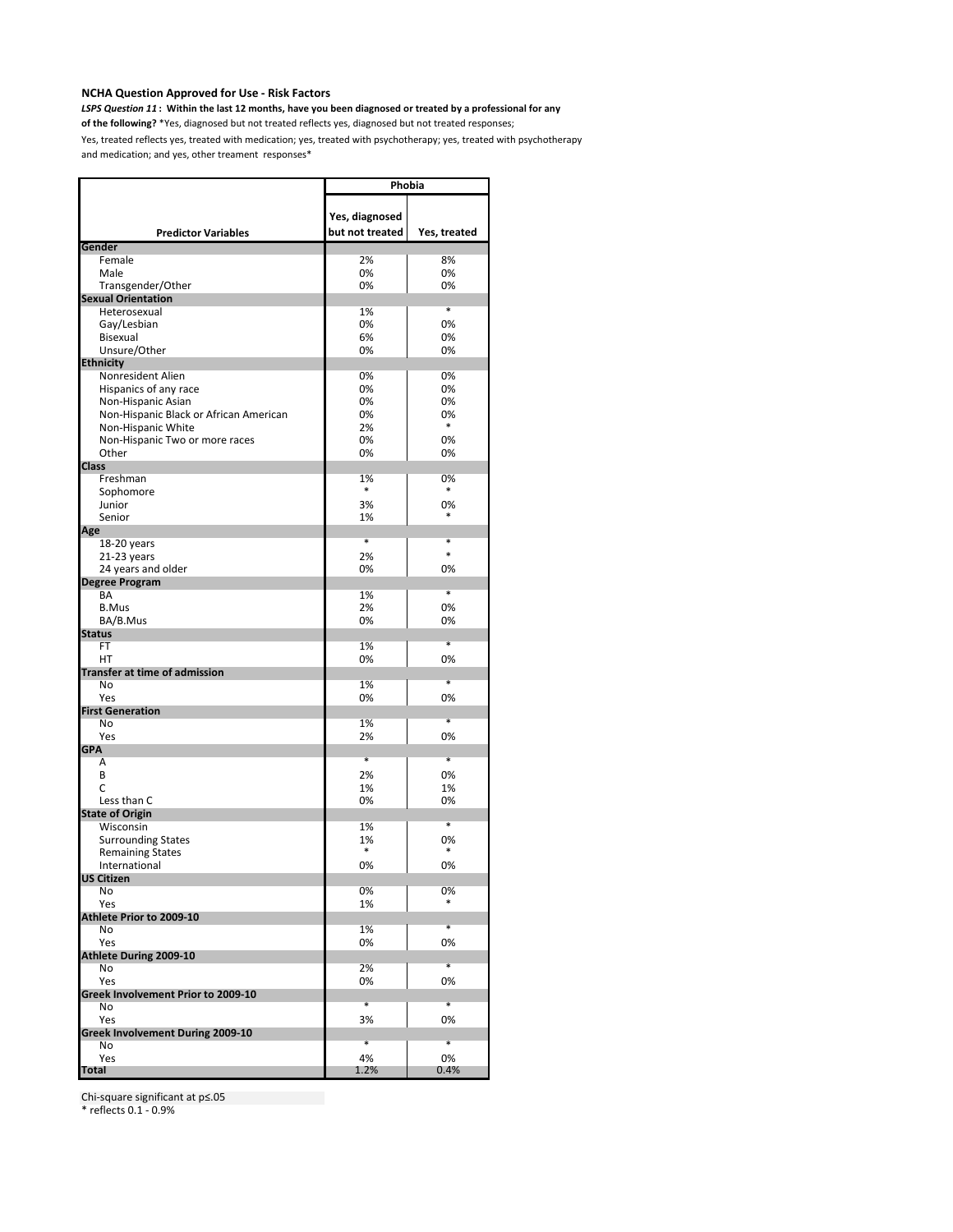*LSPS Question 11* **: Within the last 12 months, have you been diagnosed or treated by a professional for any** 

**of the following?** \*Yes, diagnosed but not treated reflects yes, diagnosed but not treated responses;

Yes, treated reflects yes, treated with medication; yes, treated with psychotherapy; yes, treated with psychotherapy and medication; and yes, other treament responses\*

|                                                      | Schizophrenia                     |              |
|------------------------------------------------------|-----------------------------------|--------------|
| <b>Predictor Variables</b>                           | Yes, diagnosed<br>but not treated | Yes, treated |
| Gender                                               |                                   |              |
| Female<br>Male                                       | 0%                                | 0%           |
| Transgender/Other                                    | 0%<br>0%                          | 0%<br>0%     |
| <b>Sexual Orientation</b>                            |                                   |              |
| Heterosexual                                         | 0%                                | 0%           |
| Gay/Lesbian                                          | 0%                                | 0%           |
| Bisexual                                             | 0%                                | 0%           |
| Unsure/Other                                         | 0%                                | 0%           |
| <b>Ethnicity</b>                                     |                                   |              |
| Nonresident Alien                                    | 0%                                | 0%           |
| Hispanics of any race                                | 0%                                | 0%           |
| Non-Hispanic Asian                                   | 0%                                | 0%           |
| Non-Hispanic Black or African American               | 0%<br>0%                          | 0%<br>0%     |
| Non-Hispanic White<br>Non-Hispanic Two or more races | 0%                                | 0%           |
| Other                                                | 0%                                | 0%           |
| <b>Class</b>                                         |                                   |              |
| Freshman                                             | 0%                                | 0%           |
| Sophomore                                            | 0%                                | 0%           |
| Junior                                               | 0%                                | 0%           |
| Senior                                               | 0%                                | 0%           |
| Age                                                  |                                   |              |
| 18-20 years                                          | 0%                                | 0%           |
| 21-23 years                                          | 0%                                | 0%           |
| 24 years and older                                   | 0%                                | 0%           |
| <b>Degree Program</b><br>BA                          | 0%                                | 0%           |
| <b>B.Mus</b>                                         | 0%                                | 0%           |
| BA/B.Mus                                             | 0%                                | 0%           |
| <b>Status</b>                                        |                                   |              |
| <b>FT</b>                                            | 0%                                | 0%           |
| HT                                                   | 0%                                | 0%           |
| <b>Transfer at time of admission</b>                 |                                   |              |
| N <sub>o</sub>                                       | 0%                                | 0%           |
| Yes<br><b>First Generation</b>                       | 0%                                | 0%           |
| No                                                   | 0%                                | 0%           |
| Yes                                                  | 0%                                | 0%           |
| <b>GPA</b>                                           |                                   |              |
| A                                                    | 0%                                | 0%           |
| B                                                    | 0%                                | 0%           |
| C                                                    | 0%                                | 0%           |
| Less than C                                          | 0%                                | 0%           |
| <b>State of Origin</b>                               |                                   |              |
| Wisconsin<br><b>Surrounding States</b>               | 0%<br>0%                          | 0%<br>0%     |
| <b>Remaining States</b>                              | 0%                                | 0%           |
| International                                        | 0%                                | 0%           |
| <b>US Citizen</b>                                    |                                   |              |
| No                                                   | 0%                                | 0%           |
| Yes                                                  | 0%                                | 0%           |
| Athlete Prior to 2009-10                             |                                   |              |
| No                                                   | 0%                                | 0%           |
| Yes                                                  | 0%                                | 0%           |
| Athlete During 2009-10                               |                                   |              |
| No<br>Yes                                            | 0%<br>0%                          | 0%<br>0%     |
| Greek Involvement Prior to 2009-10                   |                                   |              |
| No                                                   | 0%                                | 0%           |
| Yes                                                  | 0%                                | 0%           |
| Greek Involvement During 2009-10                     |                                   |              |
| No                                                   | 0%                                | 0%           |
| Yes                                                  | 0%                                | 0%           |
| Total                                                | 0%                                | 0%           |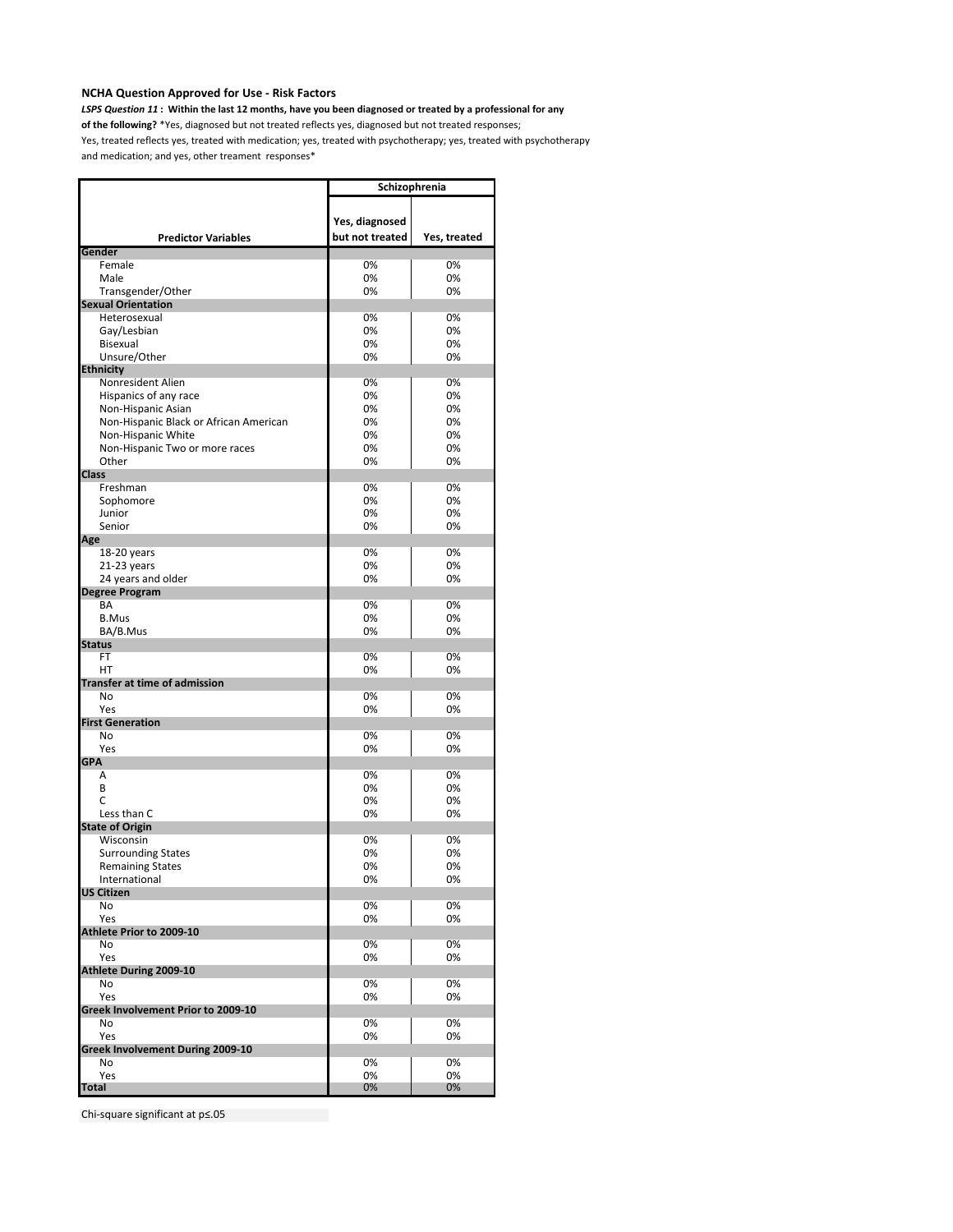*LSPS Question 11* **: Within the last 12 months, have you been diagnosed or treated by a professional for any** 

**of the following?** \*Yes, diagnosed but not treated reflects yes, diagnosed but not treated responses;

Yes, treated reflects yes, treated with medication; yes, treated with psychotherapy; yes, treated with psychotherapy and medication; and yes, other treament responses\*

|                                                              | <b>Substance Abuse or Addiction</b> |                   |  |
|--------------------------------------------------------------|-------------------------------------|-------------------|--|
|                                                              | Yes, diagnosed                      |                   |  |
| <b>Predictor Variables</b>                                   | but not treated                     | Yes, treated      |  |
| Gender<br>Female                                             | 1%                                  | *                 |  |
| Male                                                         | 0%                                  | 1%                |  |
| Transgender/Other                                            | 0%                                  | 0%                |  |
| <b>Sexual Orientation</b>                                    |                                     |                   |  |
| Heterosexual                                                 | *                                   | *                 |  |
| Gay/Lesbian                                                  | 0%<br>0%                            | 0%                |  |
| Bisexual<br>Unsure/Other                                     | 3%                                  | 0%<br>3%          |  |
| <b>Ethnicity</b>                                             |                                     |                   |  |
| Nonresident Alien                                            | 9%                                  | 0%                |  |
| Hispanics of any race                                        | 0%                                  | 0%                |  |
| Non-Hispanic Asian                                           | 0%                                  | 0%                |  |
| Non-Hispanic Black or African American<br>Non-Hispanic White | 0%<br>*                             | 0%<br>$\ast$      |  |
| Non-Hispanic Two or more races                               | 0%                                  | 6%                |  |
| Other                                                        | 0%                                  | 13%               |  |
| <b>Class</b>                                                 |                                     |                   |  |
| Freshman                                                     | 3%                                  | 3%                |  |
| Sophomore                                                    | $\ast$                              | 0%<br>*           |  |
| Junior<br>Senior                                             | 0%<br>*                             | $\ast$            |  |
| Age                                                          |                                     |                   |  |
| 18-20 years                                                  | 1%                                  | 1%                |  |
| 21-23 years                                                  | *                                   | *                 |  |
| 24 years and older                                           | 0%                                  | 6%                |  |
| <b>Degree Program</b>                                        |                                     | $\overline{\ast}$ |  |
| BA<br><b>B.Mus</b>                                           | 1%<br>0%                            | 2%                |  |
| BA/B.Mus                                                     | 0%                                  | 0%                |  |
| <b>Status</b>                                                |                                     |                   |  |
| FT                                                           | *                                   | $\ast$            |  |
| HT                                                           | 0.0%                                | 0.0%              |  |
| <b>Transfer at time of admission</b><br>No                   | *                                   | *                 |  |
| Yes                                                          | 3%                                  | 3%                |  |
| <b>First Generation</b>                                      |                                     |                   |  |
| No                                                           | *                                   | $\ast$            |  |
| Yes                                                          | 0%                                  | 2%                |  |
| <b>GPA</b><br>Α                                              | 0%                                  | 0%                |  |
| B                                                            | 1%                                  | 2%                |  |
| C                                                            | 1%                                  | 0%                |  |
| Less than C                                                  | 0%                                  | 0%                |  |
| <b>State of Origin</b>                                       |                                     |                   |  |
| Wisconsin<br><b>Surrounding States</b>                       | 1%<br>0%                            | 2%<br>$\ast$      |  |
| <b>Remaining States</b>                                      | 0%                                  | 0%                |  |
| International                                                | 9%                                  | 0%                |  |
| <b>US Citizen</b>                                            |                                     |                   |  |
| No                                                           | 7%                                  | 0%                |  |
| Yes                                                          |                                     |                   |  |
| Athlete Prior to 2009-10<br>No                               | *                                   | $\overline{\ast}$ |  |
| Yes                                                          | 0%                                  | 0%                |  |
| Athlete During 2009-10                                       |                                     |                   |  |
| No                                                           | 1%                                  | 1%                |  |
| Yes                                                          | 0%                                  | 0%                |  |
| Greek Involvement Prior to 2009-10<br>No                     | *                                   | $\ast$            |  |
| Yes                                                          | 0%                                  | 0%                |  |
| Greek Involvement During 2009-10                             |                                     |                   |  |
| No                                                           | 1%                                  | 1%                |  |
| Yes                                                          | 0%                                  | 0%                |  |
| Total                                                        | 0.8%                                | $0.8\%$           |  |

Chi-square significant at p≤.05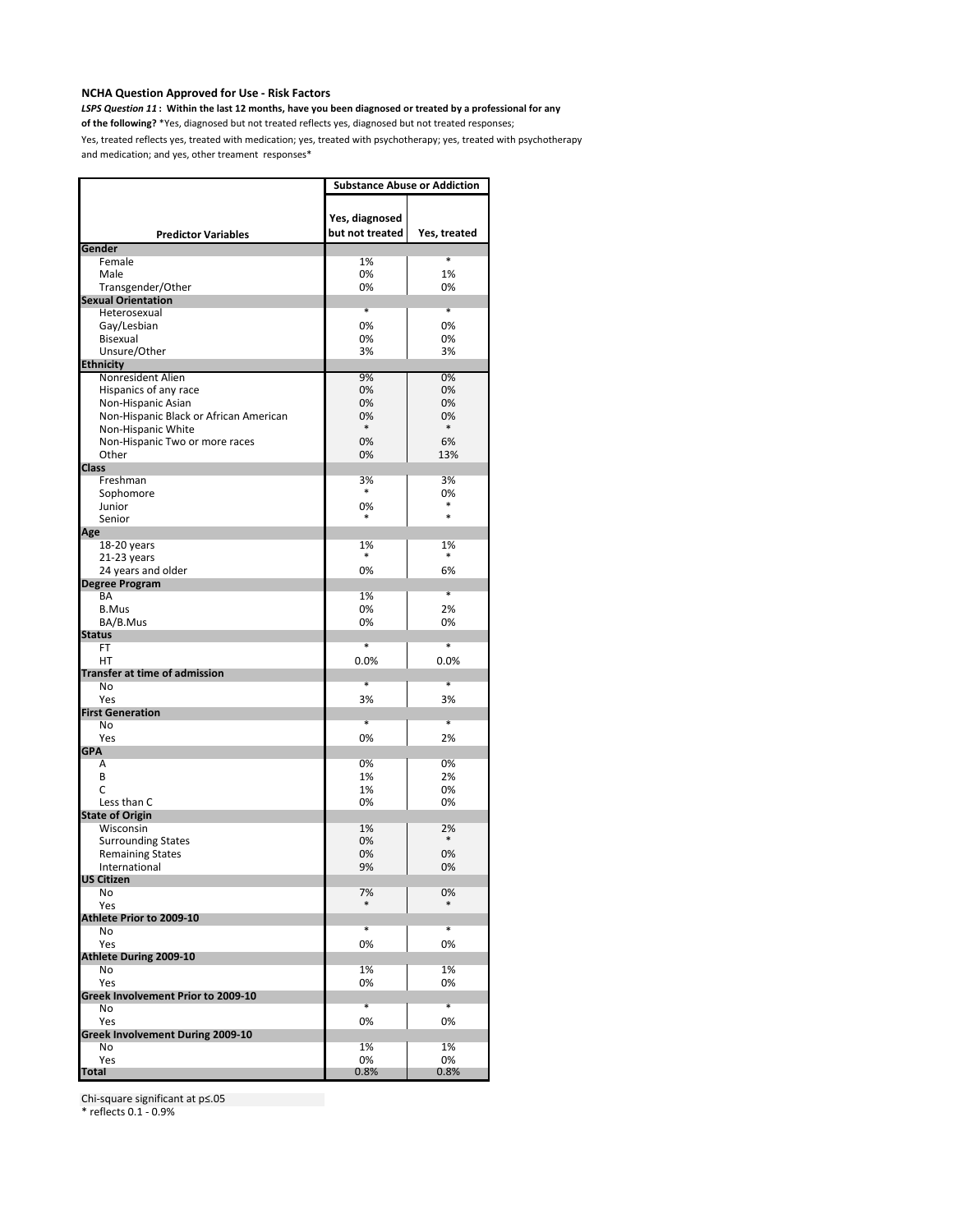*LSPS Question 11* **: Within the last 12 months, have you been diagnosed or treated by a professional for any** 

**of the following?** \*Yes, diagnosed but not treated reflects yes, diagnosed but not treated responses;

Yes, treated reflects yes, treated with medication; yes, treated with psychotherapy; yes, treated with psychotherapy and medication; and yes, other treament responses\*

|                                         | Other addiction (e.g., gambling,<br>internet, sexual) |              |  |
|-----------------------------------------|-------------------------------------------------------|--------------|--|
| <b>Predictor Variables</b>              | Yes, diagnosed<br>but not treated                     | Yes, treated |  |
| Gender                                  |                                                       | *            |  |
| Female<br>Male                          | 0%<br>0%                                              | 0%           |  |
| Transgender/Other                       | 0%                                                    | 14%          |  |
| <b>Sexual Orientation</b>               |                                                       |              |  |
| Heterosexual                            | 0%                                                    | 0%           |  |
| Gay/Lesbian                             | 0%                                                    | 0%           |  |
| Bisexual                                | 0%                                                    | 0%           |  |
| Unsure/Other                            | 0%                                                    | 6%           |  |
| <b>Ethnicity</b>                        |                                                       |              |  |
| Nonresident Alien                       | 0%                                                    | 0%           |  |
| Hispanics of any race                   | 0%                                                    | 0%           |  |
| Non-Hispanic Asian                      | 0%                                                    | 0%           |  |
| Non-Hispanic Black or African American  | 0%                                                    | 0%<br>*      |  |
| Non-Hispanic White                      | 0%                                                    | 0%           |  |
| Non-Hispanic Two or more races<br>Other | 0%<br>0%                                              | 13%          |  |
| <b>Class</b>                            |                                                       |              |  |
| Freshman                                | 0%                                                    | 1%           |  |
| Sophomore                               | 0%                                                    | 0%           |  |
| Junior                                  | 0%                                                    | 0%           |  |
| Senior                                  | 0%                                                    | $\ast$       |  |
| Age                                     |                                                       |              |  |
| 18-20 years                             | 0%                                                    | *            |  |
| 21-23 years                             | 0%                                                    | *            |  |
| 24 years and older                      | 0%                                                    | 0%           |  |
| <b>Degree Program</b>                   |                                                       |              |  |
| BA                                      | 0%                                                    | *            |  |
| <b>B.Mus</b>                            | 0%                                                    | 0%           |  |
| BA/B.Mus<br><b>Status</b>               | 0%                                                    | 0%           |  |
| <b>FT</b>                               | 0%                                                    | $\ast$       |  |
| HТ                                      | 0%                                                    | 0%           |  |
| <b>Transfer at time of admission</b>    |                                                       |              |  |
| No                                      | 0%                                                    | *            |  |
| Yes                                     | 0%                                                    | 0%           |  |
| <b>First Generation</b>                 |                                                       |              |  |
| No                                      | 0%                                                    | ∗            |  |
| Yes                                     | 0%                                                    | 2%           |  |
| <b>GPA</b>                              |                                                       |              |  |
| Α                                       | 0%                                                    | 0%<br>*      |  |
| B                                       | 0%                                                    |              |  |
| C<br>Less than C                        | 0%                                                    | 0%           |  |
| <b>State of Origin</b>                  | 0%                                                    | 0%           |  |
| Wisconsin                               | 0%                                                    | *            |  |
| <b>Surrounding States</b>               | 0%                                                    | 0%           |  |
| <b>Remaining States</b>                 | 0%                                                    | *            |  |
| International                           | 0%                                                    | 0%           |  |
| <b>US Citizen</b>                       |                                                       |              |  |
| No                                      | 0%                                                    | 0%           |  |
| Yes                                     | 0%                                                    | *            |  |
| Athlete Prior to 2009-10                |                                                       |              |  |
| No                                      | 0%                                                    | $\ast$       |  |
| Yes                                     | 0%                                                    | 0%           |  |
| Athlete During 2009-10                  |                                                       | *            |  |
| No<br>Yes                               | 0%<br>0%                                              | 0%           |  |
| Greek Involvement Prior to 2009-10      |                                                       |              |  |
| No                                      | 0%                                                    | ¥            |  |
| Yes                                     | 0%                                                    | 0%           |  |
| Greek Involvement During 2009-10        |                                                       |              |  |
| No                                      | 0%                                                    | ¥            |  |
| Yes                                     | 0%                                                    | 0%           |  |
| <b>Total</b>                            | 0%                                                    | 0.4%         |  |

Chi-square significant at p≤.05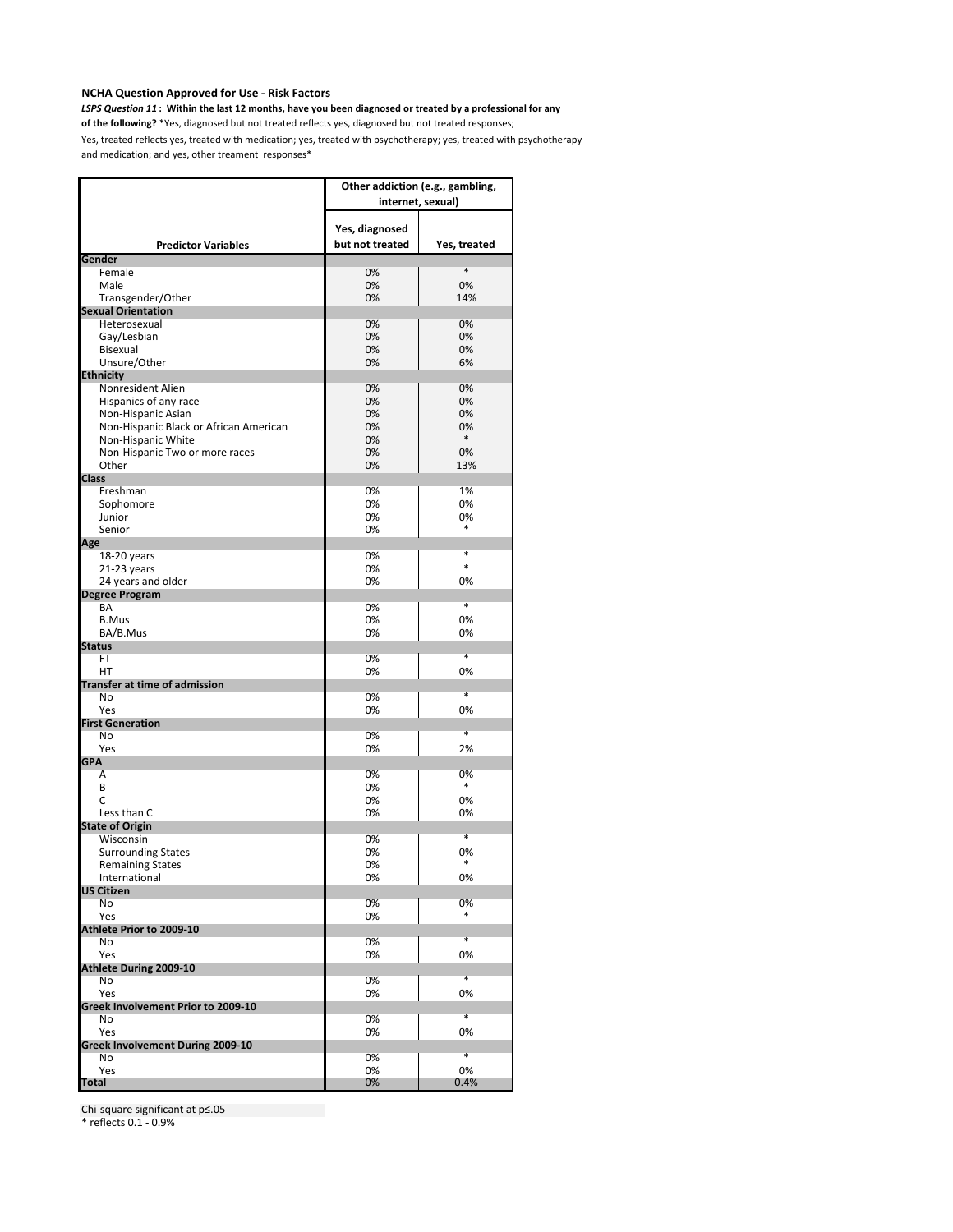*LSPS Question 11* **: Within the last 12 months, have you been diagnosed or treated by a professional for any** 

**of the following?** \*Yes, diagnosed but not treated reflects yes, diagnosed but not treated responses;

Yes, treated reflects yes, treated with medication; yes, treated with psychotherapy; yes, treated with psychotherapy and medication; and yes, other treament responses\*

|                                         | Other mental health condition     |              |  |
|-----------------------------------------|-----------------------------------|--------------|--|
| <b>Predictor Variables</b>              | Yes, diagnosed<br>but not treated | Yes, treated |  |
| Gender                                  |                                   |              |  |
| Female                                  | *<br>$\ast$                       | 2%           |  |
| Male                                    |                                   | 3%           |  |
| Transgender/Other                       | 0%                                | 14%          |  |
| <b>Sexual Orientation</b>               | *                                 |              |  |
| Heterosexual                            | 0%                                | 2%<br>21%    |  |
| Gay/Lesbian<br>Bisexual                 | 0%                                | 6%           |  |
| Unsure/Other                            | 3%                                | 3%           |  |
| <b>Ethnicity</b>                        |                                   |              |  |
| Nonresident Alien                       | 0%                                | 0%           |  |
| Hispanics of any race                   | 0%                                | 0%           |  |
| Non-Hispanic Asian                      | 0%                                | 0%           |  |
| Non-Hispanic Black or African American  | 0%                                | 0%           |  |
| Non-Hispanic White                      | *                                 | 3%           |  |
| Non-Hispanic Two or more races          | 0%                                | 13%          |  |
| Other                                   | 13%                               | 0%           |  |
| <b>Class</b>                            |                                   |              |  |
| Freshman                                | 0%                                | 3%           |  |
| Sophomore                               | 0%                                | 4%           |  |
| Junior                                  | 0%                                | 2%           |  |
| Senior                                  | 1%                                | 3%           |  |
| Age                                     |                                   |              |  |
| 18-20 years                             | 0%                                | 2%           |  |
| 21-23 years                             | $\ast$                            | 3%           |  |
| 24 years and older                      | 6%                                | 6%           |  |
| <b>Degree Program</b>                   |                                   |              |  |
| BA                                      | $\ast$                            | 3%           |  |
| <b>B.Mus</b>                            | 0%                                | 5%           |  |
| BA/B.Mus                                | 0%                                | 0%           |  |
| <b>Status</b>                           |                                   |              |  |
| <b>FT</b>                               | *                                 | 3%           |  |
| HT                                      | 0%                                | 0%           |  |
| <b>Transfer at time of admission</b>    | *                                 |              |  |
| No                                      |                                   | 2%           |  |
| Yes<br><b>First Generation</b>          | 3%                                | 9%           |  |
| No                                      | $\ast$                            | 2%           |  |
| Yes                                     | 0%                                | 5%           |  |
| <b>GPA</b>                              |                                   |              |  |
| Α                                       | 0%                                | 3%           |  |
| B                                       | $\ast$                            | 3%           |  |
| C                                       | 1%                                | 3%           |  |
| Less than C                             | 0%                                | 0%           |  |
| <b>State of Origin</b>                  |                                   |              |  |
| Wisconsin                               | *                                 | 4%           |  |
| <b>Surrounding States</b>               | $\ast$                            | 1%           |  |
| <b>Remaining States</b>                 | 0%                                | 4%           |  |
| International                           | 0%                                | 0%           |  |
| <b>US Citizen</b>                       |                                   |              |  |
| No                                      | 0%                                | 0%           |  |
| Yes                                     |                                   | 3%           |  |
| Athlete Prior to 2009-10                |                                   |              |  |
| No                                      | ×                                 | 3%           |  |
| Yes                                     | 0%                                | 0%           |  |
| <b>Athlete During 2009-10</b>           | *                                 |              |  |
| No                                      |                                   | 3%           |  |
| Yes                                     | 0%                                | 0%           |  |
| Greek Involvement Prior to 2009-10      | $\overline{\ast}$                 |              |  |
| No                                      |                                   | 3%           |  |
| Yes<br>Greek Involvement During 2009-10 | 0%                                | 2%           |  |
| No                                      | $\overline{\ast}$                 | 3%           |  |
| Yes                                     | 0%                                | 1%           |  |
| <b>Total</b>                            | 0.4%                              | 2.7%         |  |

Chi-square significant at p≤.05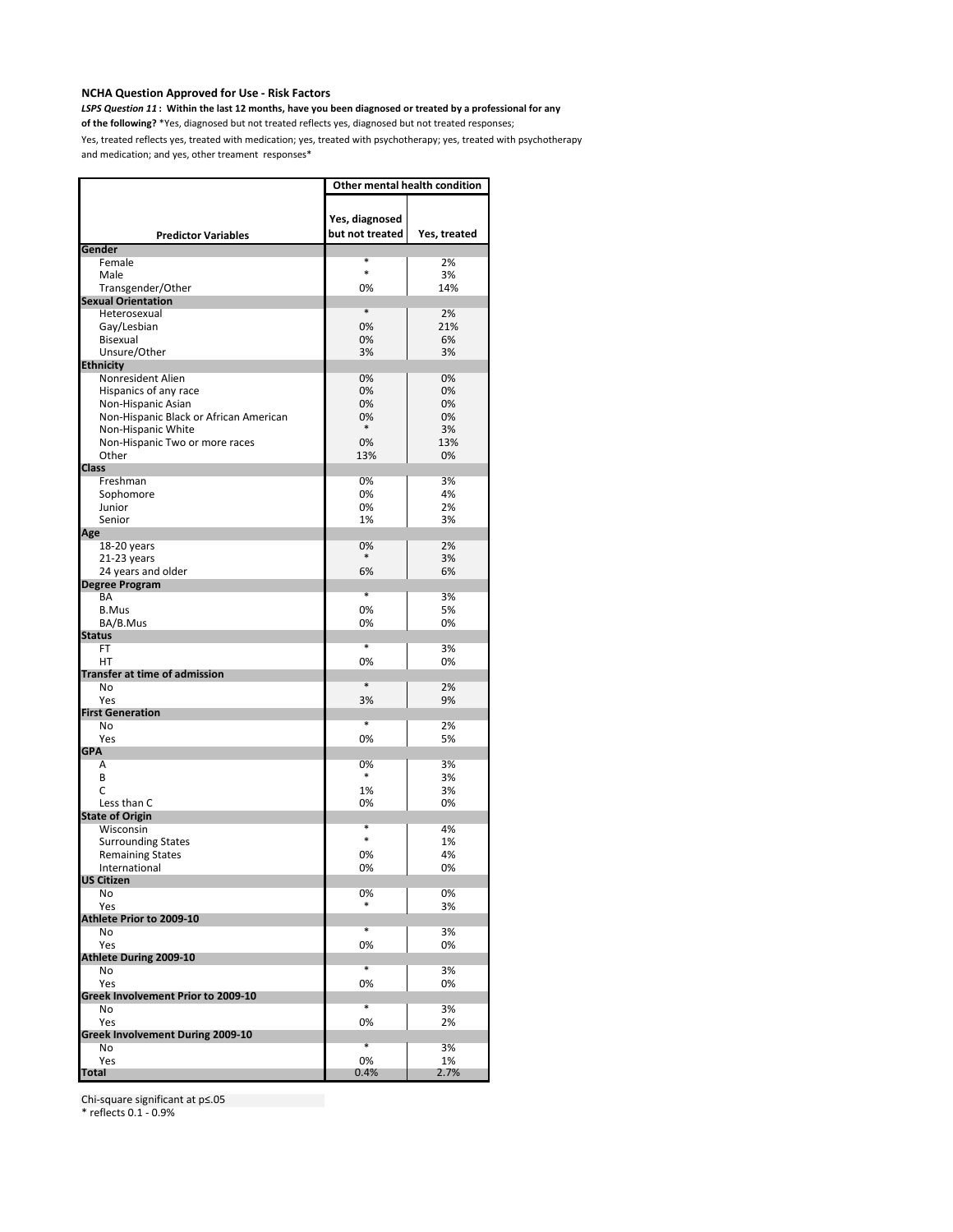(We modified question by allowing a comment section for "other mental health condition" category) *LSPS Question 12:* **If you responded yes for "Other mental health condition" in the above question and are willing**  *to disclose your diagnosis, please specify.* 

Out of 15 total responses:

DSM-IV Criteria:

- Axis I Mood Disorders, Anxiety Disorders, Impulse Control Disorders, and Disorders Usually Diagnosed in Infancy, Childhood, or Adolescence (6)
- Axis II Personality Disorders (2)
- Axis III Diseases of Nervous System/Sense Organs (1)

No diagnosis or treatment (3) Not applicable (3)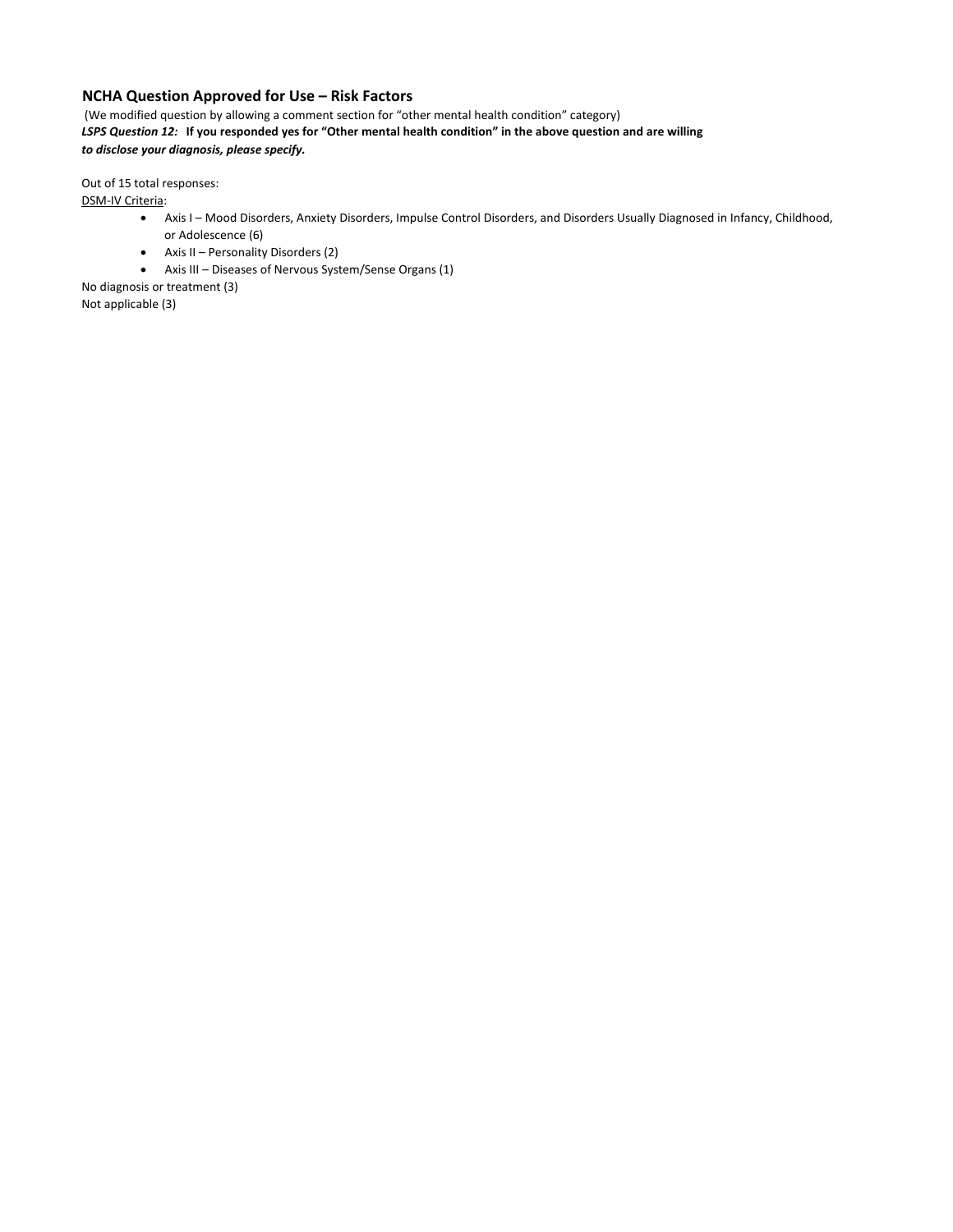# **NCHA Question Approved for Use - Stress Sources**

*LSPS Question 13* **: Within the last 12 months, have any of the following been traumatic or very difficult for you to handle?** 

\* Reflects yes responses \*

|                                         | <b>Traumatic or Very Difficult to Handle</b> |               |            |            |                |               |                 |
|-----------------------------------------|----------------------------------------------|---------------|------------|------------|----------------|---------------|-----------------|
|                                         |                                              |               |            |            |                |               |                 |
|                                         |                                              | Career-       |            | Family     | Intimate       | Other social  |                 |
| <b>Predictor Variables</b>              | <b>Academics</b>                             | related issue | Death      | problems   | relation-ships | relationships | <b>Finances</b> |
| Gender                                  |                                              |               |            |            |                |               |                 |
| Female                                  | 56%                                          | 26%           | 21%        | 38%        | 38%            | 36%           | 35%             |
| Male                                    | 44%                                          | 24%           | 11%        | 19%        | 39%            | 24%           | 28%             |
| Transgender/Other                       | 57%                                          | 43%           | 14%        | 57%        | 71%            | 43%           | 57%             |
| <b>Sexual Orientation</b>               |                                              |               |            |            |                |               |                 |
| Heterosexual                            | 51%                                          | 24%           | 16%        | 30%        | 36%            | 29%           | 31%             |
| Gay/Lesbian                             | 50%                                          | 21%           | 29%        | 43%        | 50%            | 29%           | 36%             |
| Bisexual                                | 61%                                          | 33%           | 30%        | 39%        | 52%            | 42%           | 36%             |
| Unsure/Other                            | 58%                                          | 30%           | 15%        | 49%        | 55%            | 55%           | 55%             |
| <b>Ethnicity</b><br>Nonresident Alien   | 50%                                          | 32%           | 9%         | 36%        | 46%            | 41%           | 64%             |
| Hispanics of any race                   | 63%                                          | 32%           | 42%        | 47%        | 37%            | 53%           | 53%             |
| Non-Hispanic Asian                      | 59%                                          | 29%           | 18%        | 24%        | 41%            | 12%           | 41%             |
| Non-Hispanic Black or African American  | 75%                                          | 56%           | 25%        | 44%        | 31%            | 38%           | 50%             |
| Non-Hispanic White                      | 51%                                          | 23%           | 17%        | 30%        | 38%            | 31%           | 28%             |
| Non-Hispanic Two or more races          | 50%                                          | 13%           | 0%         | 50%        | 56%            | 31%           | 44%             |
| Other                                   | 63%                                          | 38%           | 25%        | 50%        | 63%            | 25%           | 50%             |
| <b>Class</b>                            |                                              |               |            |            |                |               |                 |
| Freshman                                | 60%                                          | 36%           | 17%        | 40%        | 50%            | 32%           | 39%             |
| Sophomore                               | 53%                                          | 27%           | 15%        | 34%        | 37%            | 31%           | 23%             |
| Junior                                  | 56%                                          | 16%           | 16%        | 33%        | 37%            | 30%           | 41%             |
| Senior                                  | 47%                                          | 11%           | 20%        | 27%        | 37%            | 34%           | 32%             |
| Age                                     |                                              |               |            |            |                |               |                 |
| 18-20 years                             | 52%                                          | 28%           | 17%        | 35%        | 38%            | 28%           | 28%             |
| $21-23$ years<br>24 years and older     | 53%<br>50%                                   | 34%<br>13%    | 17%<br>22% | 31%<br>22% | 39%<br>44%     | 35%<br>22%    | 36%<br>33%      |
| <b>Degree Program</b>                   |                                              |               |            |            |                |               |                 |
| BA                                      | 54%                                          | 27%           | 17%        | 34%        | 40%            | 33%           | 36%             |
| <b>B.Mus</b>                            | 42%                                          | 25%           | 20%        | 23%        | 35%            | 28%           | 20%             |
| BA/B.Mus                                | 49%                                          | 9%            | 20%        | 26%        | 37%            | 29%           | 26%             |
| <b>Status</b>                           |                                              |               |            |            |                |               |                 |
| FT                                      | 52%                                          | 25%           | 17%        | 33%        | 39%            | 31%           | 33%             |
| HT                                      | 57%                                          | 14%           | 14%        | 14%        | 57%            | 57%           | 43%             |
| Transfer at time of admission           |                                              |               |            |            |                |               |                 |
| No                                      | 53%                                          | 25%           | 17%        | 32%        | 38%            | 32%           | 32%             |
| Yes                                     | 46%                                          | 31%           | 23%        | 34%        | 49%            | 26%           | 37%             |
| <b>First Generation</b><br>No           | 50%                                          | 23%           | 17%        | 28%        | 38%            | 31%           | 29%             |
| Yes                                     | 67%                                          | 39%           | 18%        | 61%        | 44%            | 40%           | 60%             |
| <b>GPA</b>                              |                                              |               |            |            |                |               |                 |
| Α                                       | 36%                                          | 22%           | 16%        | 24%        | 33%            | 23%           | 24%             |
| B                                       | 53%                                          | 26%           | 19%        | 36%        | 43%            | 36%           | 35%             |
| C                                       | 75%                                          | 28%           | 16%        | 33%        | 36%            | 36%           | 41%             |
| Less than C                             | 89%                                          | 33%           | 11%        | 78%        | 67%            | 33%           | 44%             |
| <b>State of Origin</b>                  |                                              |               |            |            |                |               |                 |
| Wisconsin                               | 50%                                          | 28%           | 16%        | 33%        | 37%            | 26%           | 36%             |
| <b>Surrounding States</b>               | 49%                                          | 23%           | 18%        | 31%        | 38%            | 36%           | 26%             |
| <b>Remaining States</b>                 | 58%                                          | 24%           | 19%        | 32%        | 42%            | 34%           | 32%             |
| International<br><b>US Citizen</b>      | 55%                                          | 27%           | 9%         | 41%        | 32%            | 36%           | 64%             |
| No                                      | 53%                                          | 40%           | 13%        | 37%        | 40%            | 40%           | 60%             |
| Yes                                     | 52%                                          | 24%           | 17%        | 32%        | 39%            | 31%           | 31%             |
| Athlete Prior to 2009-10                |                                              |               |            |            |                |               |                 |
| No                                      | 53%                                          | 25%           | 16%        | 34%        | 40%            | 33%           | 34%             |
| Yes                                     | 45%                                          | 27%           | 23%        | 22%        | 30%            | 27%           | 25%             |
| Athlete During 2009-10                  |                                              |               |            |            |                |               |                 |
| No                                      | 53%                                          | 26%           | 16%        | 33%        | 40%            | 34%           | 33%             |
| Yes                                     | 51%                                          | 21%           | 22%        | 26%        | 34%            | 18%           | 30%             |
| Greek Involvement Prior to 2009-10      |                                              |               |            |            |                |               |                 |
| No                                      | 52%                                          | 25%           | 18%        | 32%        | 38%            | 32%           | 33%             |
| Yes<br>Greek Involvement During 2009-10 | 57%                                          | 26%           | 13%        | 34%        | 43%            | 33%           | 34%             |
| No                                      | 50%                                          | 25%           | 18%        | 31%        | 37%            | 30%           | 33%             |
| Yes                                     | 62%                                          | 24%           | 15%        | 39%        | 48%            | 39%           | 34%             |
| <b>Total</b>                            | 52%                                          | 25%           | 17%        | 32%        | 39%            | 32%           | 33%             |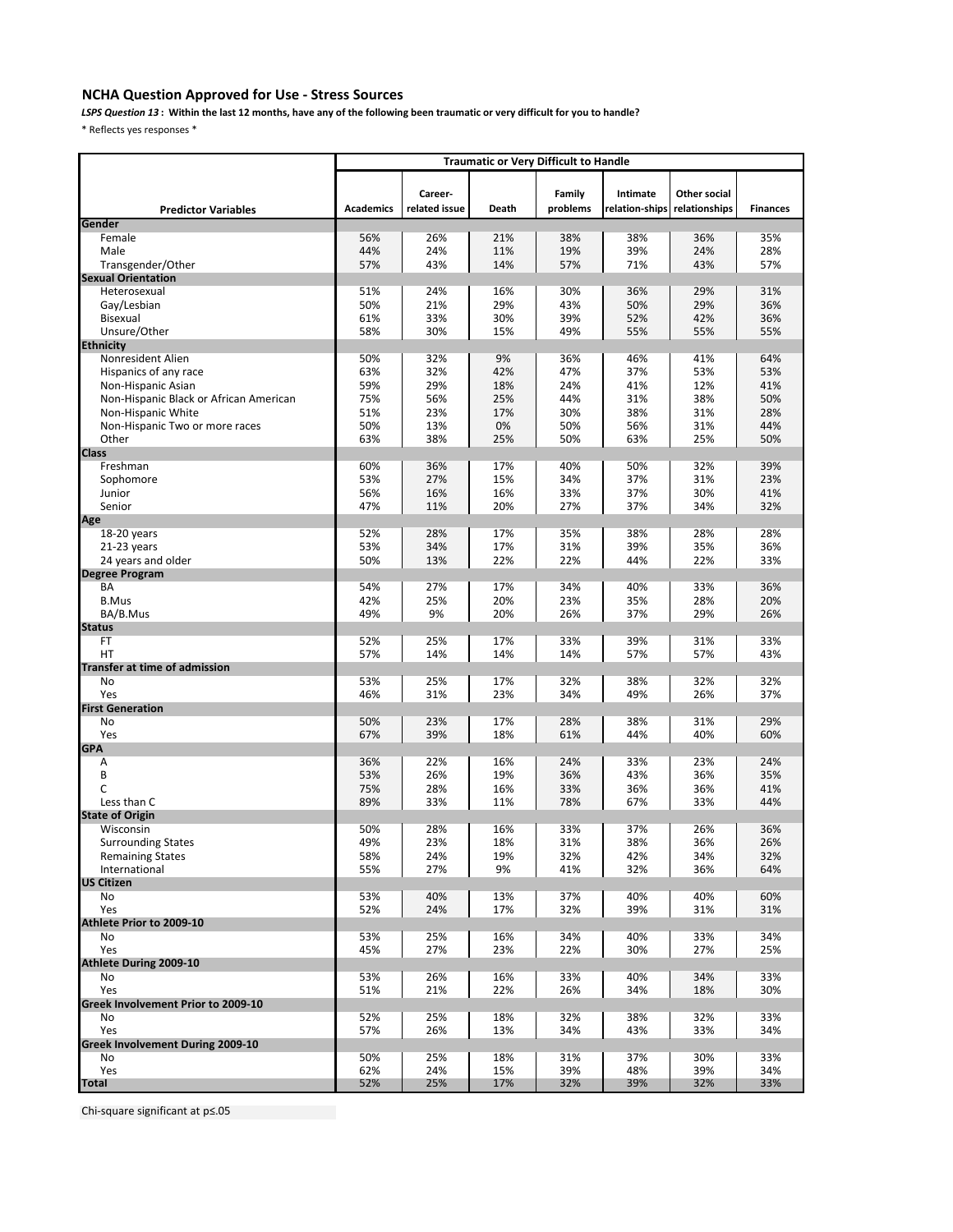# **NCHA Question Approved for Use - Stress Sources**

*LSPS Question 13* **: Within the last 12 months, have any of the following been traumatic or very difficult for you to handle?** \* Reflects yes responses \*

|                                        | <b>Traumatic or Very Difficult to Handle</b> |       |       |
|----------------------------------------|----------------------------------------------|-------|-------|
|                                        | <b>Personal health</b><br>Personal           |       |       |
| <b>Predictor Variables</b>             | Appearance                                   | issue | Sleep |
| Gender                                 |                                              |       |       |
| Female                                 | 25%                                          | 27%   | 30%   |
| Male                                   | 17%                                          | 18%   | 22%   |
| Transgender/Other                      | 71%                                          | 57%   | 43%   |
| <b>Sexual Orientation</b>              |                                              |       |       |
| Heterosexual                           | 21%                                          | 24%   | 25%   |
| Gay/Lesbian                            | 29%                                          | 29%   | 43%   |
| Bisexual                               | 24%                                          | 21%   | 39%   |
| Unsure/Other                           | 49%                                          | 21%   | 33%   |
| <b>Ethnicity</b>                       |                                              |       |       |
| Nonresident Alien                      | 27%                                          | 27%   | 27%   |
| Hispanics of any race                  | 26%                                          | 11%   | 26%   |
| Non-Hispanic Asian                     | 18%                                          | 12%   | 35%   |
| Non-Hispanic Black or African American | 44%                                          | 44%   | 38%   |
| Non-Hispanic White                     | 22%                                          | 25%   | 26%   |
| Non-Hispanic Two or more races         | 44%                                          | 19%   | 38%   |
| Other                                  | 25%                                          | 25%   | 25%   |
| <b>Class</b>                           |                                              |       |       |
| Freshman                               | 19%                                          | 24%   | 33%   |
| Sophomore                              | 23%                                          | 23%   | 29%   |
| Junior                                 | 30%                                          | 28%   | 24%   |
| Senior                                 | 21%                                          | 23%   | 26%   |
| Age                                    |                                              |       |       |
| 18-20 years                            | 20%                                          | 18%   | 27%   |
| 21-23 years                            | 26%                                          | 28%   | 28%   |
| 24 years and older                     | 28%                                          | 28%   | 28%   |
| <b>Degree Program</b>                  |                                              |       |       |
| BA                                     | 23%                                          | 26%   | 29%   |
| <b>B.Mus</b>                           | 25%                                          | 20%   | 18%   |
| BA/B.Mus                               | 23%                                          | 9%    | 23%   |
| <b>Status</b>                          |                                              |       |       |
| FT                                     | 24%                                          | 24%   | 28%   |
| НT                                     | 14%                                          | 43%   | 29%   |
| <b>Transfer at time of admission</b>   |                                              |       |       |
| No                                     | 23%                                          | 24%   | 27%   |
| Yes<br><b>First Generation</b>         | 20%                                          | 29%   | 37%   |
| No                                     | 22%                                          | 23%   | 26%   |
| Yes                                    | 32%                                          | 35%   | 37%   |
| <b>GPA</b>                             |                                              |       |       |
| Α                                      | 18%                                          | 18%   | 20%   |
| B                                      | 26%                                          | 25%   | 31%   |
| C                                      | 28%                                          | 35%   | 31%   |
| Less than C                            | 22%                                          | 11%   | 33%   |
| <b>State of Origin</b>                 |                                              |       |       |
| Wisconsin                              | 22%                                          | 26%   | 27%   |
| <b>Surrounding States</b>              | 20%                                          | 19%   | 24%   |
| <b>Remaining States</b>                | 30%                                          | 27%   | 31%   |
| International                          | 23%                                          | 27%   | 32%   |
| <b>US Citizen</b>                      |                                              |       |       |
| No                                     | 30%                                          | 27%   | 27%   |
| Yes                                    | 23%                                          | 24%   | 28%   |
| Athlete Prior to 2009-10               |                                              |       |       |
| No                                     | 25%                                          | 26%   | 27%   |
| Yes                                    | 13%                                          | 15%   | 28%   |
| Athlete During 2009-10                 |                                              |       |       |
| No                                     | 26%                                          | 26%   | 30%   |
| Yes                                    | 11%                                          | 13%   | 13%   |
| Greek Involvement Prior to 2009-10     |                                              |       |       |
| No                                     | 21%                                          | 23%   | 28%   |
| Yes                                    | 39%                                          | 30%   | 26%   |
| Greek Involvement During 2009-10       |                                              |       |       |
| No                                     | 20%                                          | 23%   | 27%   |
| Yes                                    | 39%                                          | 30%   | 30%   |
| <b>Total</b>                           | 23%                                          | 24%   | 28%   |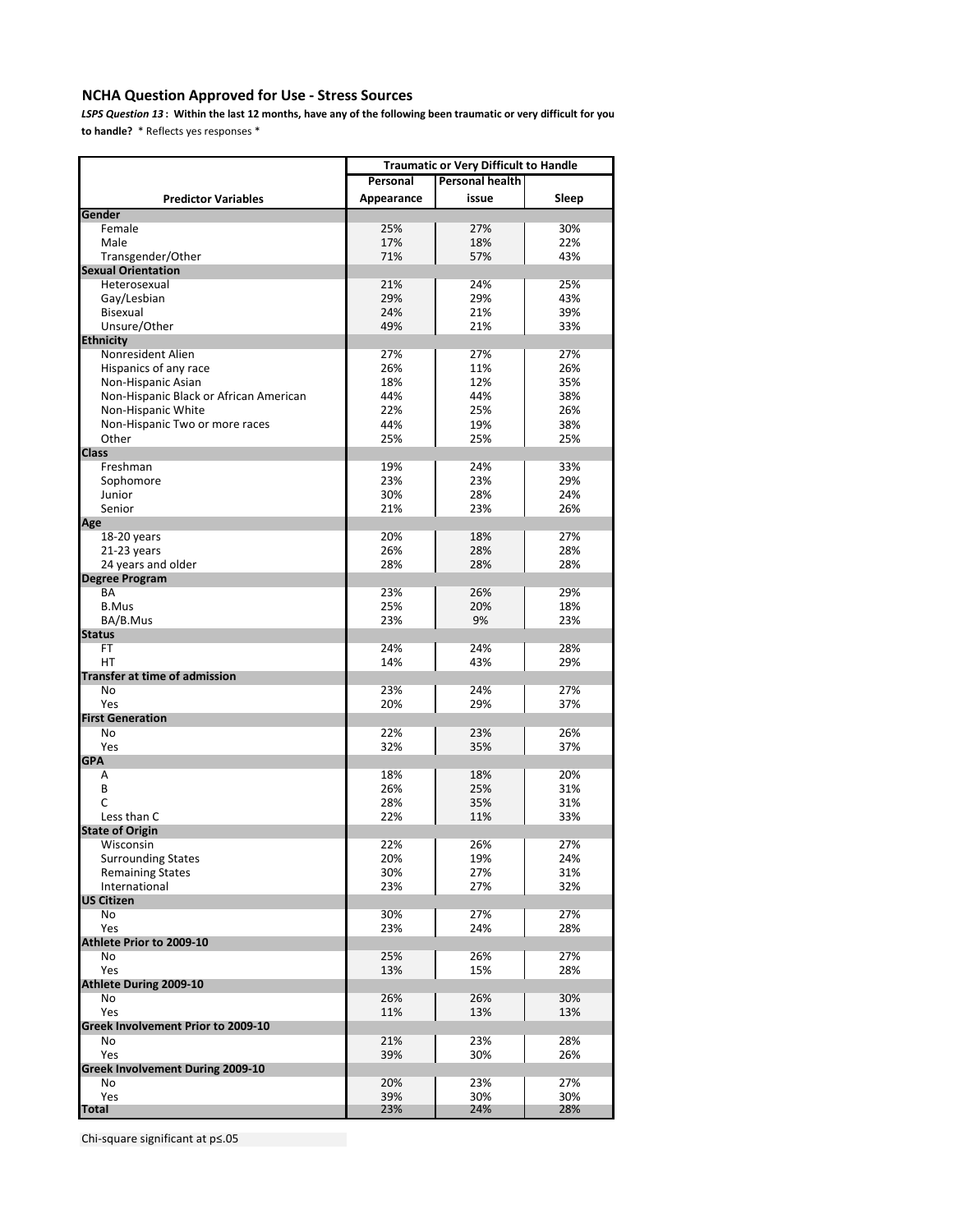# **NCHA Question Approved for Use –- Stress Sources**

(We modified question by allowing a comment section for "other" category) *LSPS Question 14:* **Within the last 12 months, have any other events or conditions been traumatic or very difficult**  *for you to handle?*

Out of 51 total responses:

- College (includes academics, transfers, relocation and/or study abroad, finances, social isolation, post-graduation decisions) -13
- Health (includes medical conditions, surgeries, hospitalizations, and MH related concerns) 8
- $\bullet$  Not applicable 7
- Family issues (includes divorce, unemployment, health/medical conditions, relocation) 6
- Relationship issues 4
- Gender/sexual identity issues 4
- Death of friend/family member/pet 3
- Friend attempted/completed suicide 3
- $\bullet$  Sexual assault 3
- Uncategorized 3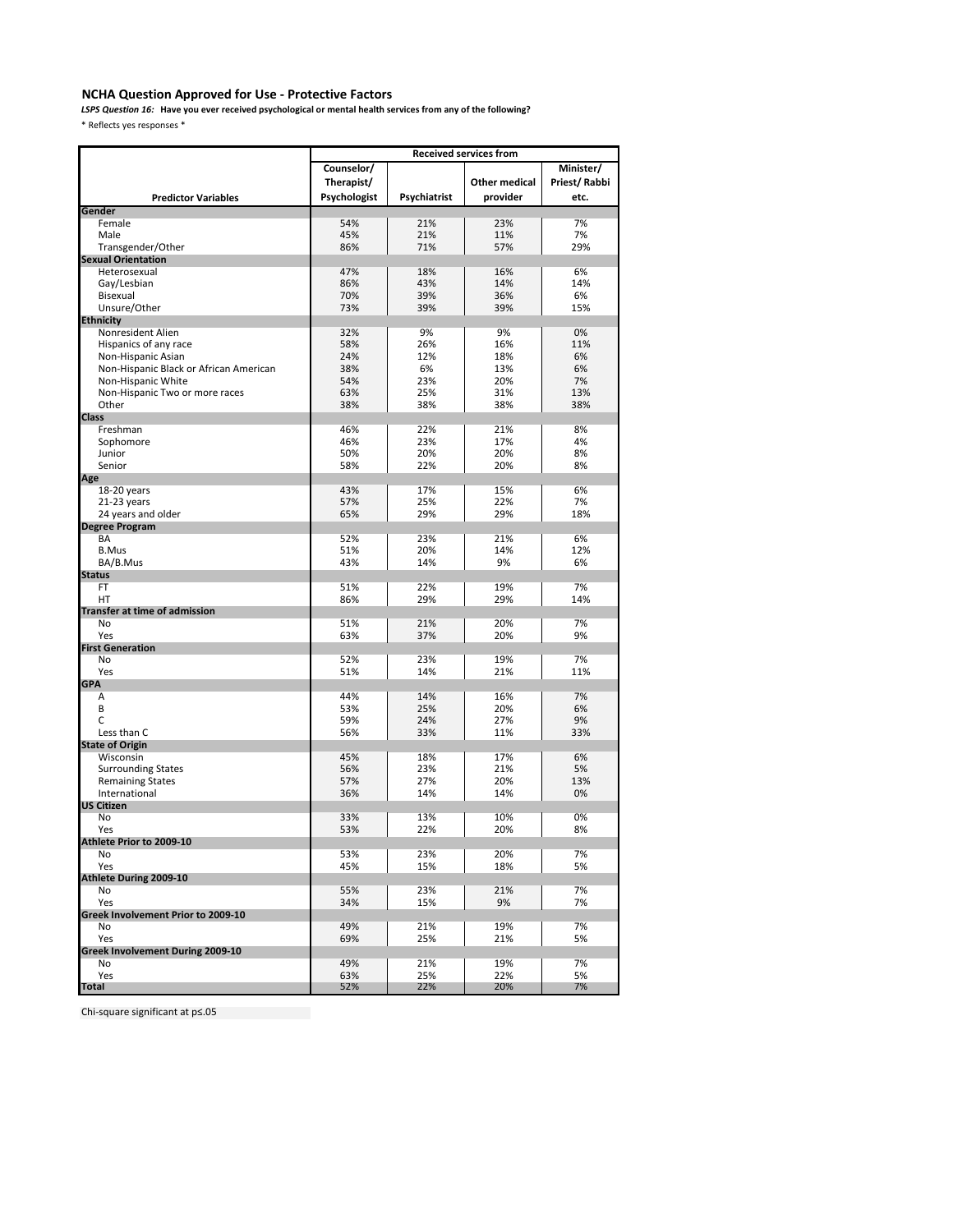#### **NCHA Question Approved for Use**

*LSPS Question 3* **: How would you describe your general health?**  \*Reflects good, very good, and excellent responses \*

**General Health Good Gender**  Female 91% Male 93% Transgender/Other 57% **Sexual Orientation** Heterosexual 92% Gay/Lesbian 194% (1949)<br>Bisexual 1959 (1959) (1959) (1959) (1959) (1959) (1959) (1969) (1969) (1969) (1969) (1969) (1969) (1969) (196 Bisexual 89% Unsure/Other **Ethnicity**  Nonresident Alien 84% and 84% and 84% and 84% and 84% and 84% and 84% and 84% and 84% and 85% and 85% and 85% <br>By Band 85% and 86% and 86% and 86% and 86% and 86% and 86% and 86% and 86% and 86% and 86% and 86% and 86% and Hispanics of any race 95% Non-Hispanic Asian<br>
Non-Hispanic Black or African American 100% Non-Hispanic Black or African American 89% Non-Hispanic White 92% Non-Hispanic Two or more races 88%<br>Other 67% Other 67% **Class**  Freshman 93% Sophomore 92% Junior 88% Senior 92% **Age** 18-20 years 94% and 18-20 years 94% and 18-20 years 95% and 18-20 years 96% and 18-20 years 96% and 18-20 years 96% and 18-20 years 96% and 18-20 years 96% and 18-20 years 96% and 18-20 years 96% and 18-20 years 96% and 18 21-23 years 90% and older the control of the control of the control of the control of the control of the control of the control of the control of the control of the control of the control of the control of the control of t 24 years and older **Degree Program** BA 90% B.Mus 92% BA/B.Mus 97% **Status** FT 91% HT 88% **Transfer at time of admission** No 91% **Yes** 89% **First Generation**  No 92% **Yes** 83% **GPA**   $\mathsf A$  94% B 91%  $\sim$  88% Less than C 90% **State of Origin** Wisconsin 91% Surrounding States 84% and 1948 and 1948 and 1949 and 1948 and 1949 and 1948 and 1949 and 1949 and 1949 and 19<br>
1949 and 1949 and 1949 and 1949 and 1949 and 1949 and 1949 and 1949 and 1949 and 1949 and 1949 and 1949 and 1 Remaining States 600% and 100% and 100% and 100% and 100% and 100% and 100% and 100% and 100% and 100% and 100<br>
Remaining States 600 and 100% and 100% and 100% and 100% and 100% and 100% and 100% and 100% and 100% and 100<br> International **US Citizen** No 85% Yes 92% **Athlete Prior to 2009-10** No 90% Yes 97% **Athlete During 2009-10** No 90% **Yes** 96% No 91% Yes 92% No 91% **Yes** 89% **Total** 91% **Predictor Variables Greek Involvement Prior to 2009-10 Greek Involvement During 2009-10**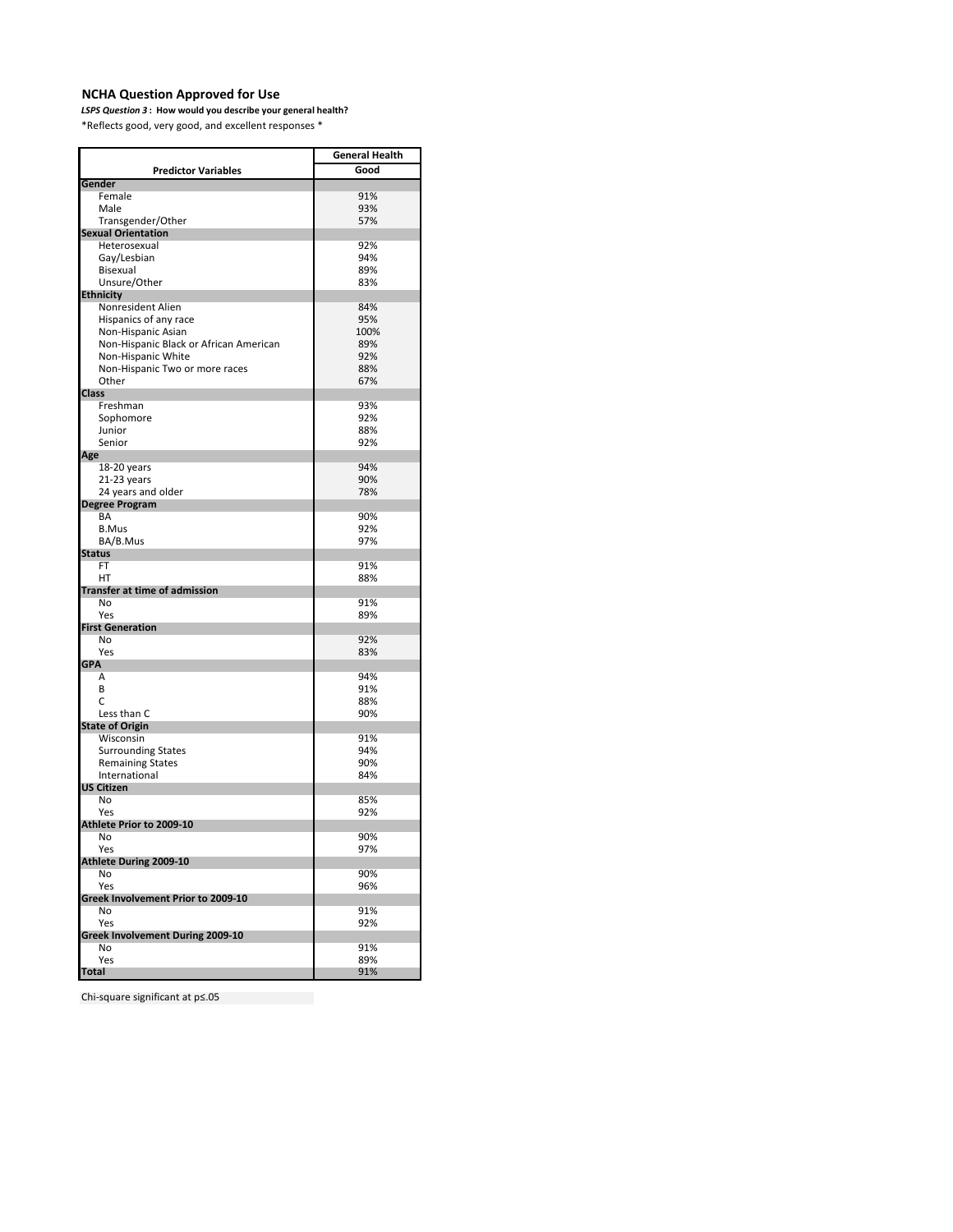# **NCHA Question Approved for Use- Stress Level**

*LSPS Question 22* **: Within the last 12 months, how would you rate the overall level of stress you have**

**experienced.** \*Reflects more than average and tremendous stress responses \*

|                                         | <b>Stress Level</b>  |
|-----------------------------------------|----------------------|
| <b>Predictor Variables</b>              | <b>Above Average</b> |
| Gender                                  |                      |
| Female                                  | 64%                  |
| Male                                    | 48%                  |
| Transgender/Other                       | 86%                  |
| <b>Sexual Orientation</b>               |                      |
| Heterosexual                            | 56%                  |
| Gay/Lesbian                             | 71%                  |
| <b>Bisexual</b>                         | 76%                  |
| Unsure/Other                            | 79%                  |
| <b>Ethnicity</b>                        |                      |
| Nonresident Alien                       | 55%                  |
| Hispanics of any race                   | 47%                  |
| Non-Hispanic Asian                      | 35%                  |
| Non-Hispanic Black or African American  | 53%<br>61%           |
| Non-Hispanic White                      | 69%                  |
| Non-Hispanic Two or more races<br>Other | 75%                  |
|                                         |                      |
| <b>Class</b><br>Freshman                | 52%                  |
| Sophomore                               | 58%                  |
| Junior                                  | 57%                  |
| Senior                                  | 65%                  |
| Age                                     |                      |
| $18-20$ years                           | 51%                  |
| 21-23 years                             | 65%                  |
| 24 years and older                      | 71%                  |
| <b>Degree Program</b>                   |                      |
| BA                                      | 58%                  |
| <b>B.Mus</b>                            | 70%                  |
| BA/B.Mus                                | 57%                  |
| <b>Status</b>                           |                      |
| FT                                      | 59%                  |
| НT                                      | 57%                  |
| <b>Transfer at time of admission</b>    |                      |
| No                                      | 59%                  |
| Yes                                     | 57%                  |
| <b>First Generation</b>                 |                      |
| No                                      | 59%                  |
| Yes                                     | 65%                  |
| <b>GPA</b>                              |                      |
| A                                       | 55%                  |
| B                                       | 65%                  |
| C                                       | 54%                  |
| Less than C                             | 56%                  |
| <b>State of Origin</b>                  |                      |
| Wisconsin                               | 61%                  |
| <b>Surrounding States</b>               | 59%                  |
| <b>Remaining States</b>                 | 57%                  |
| International                           | 67%                  |
| <b>US Citizen</b><br>No                 |                      |
| Yes                                     | 50%<br>60%           |
| Athlete Prior to 2009-10                |                      |
| No                                      | 61%                  |
| Yes                                     | 50%                  |
| <b>Athlete During 2009-10</b>           |                      |
| No                                      | 61%                  |
| Yes                                     | 49%                  |
| Greek Involvement Prior to 2009-10      |                      |
| No                                      | 58%                  |
| Yes                                     | 69%                  |
| Greek Involvement During 2009-10        |                      |
| No                                      | 57%                  |
| Yes                                     | 70%                  |
| Total                                   | 59%                  |
|                                         |                      |